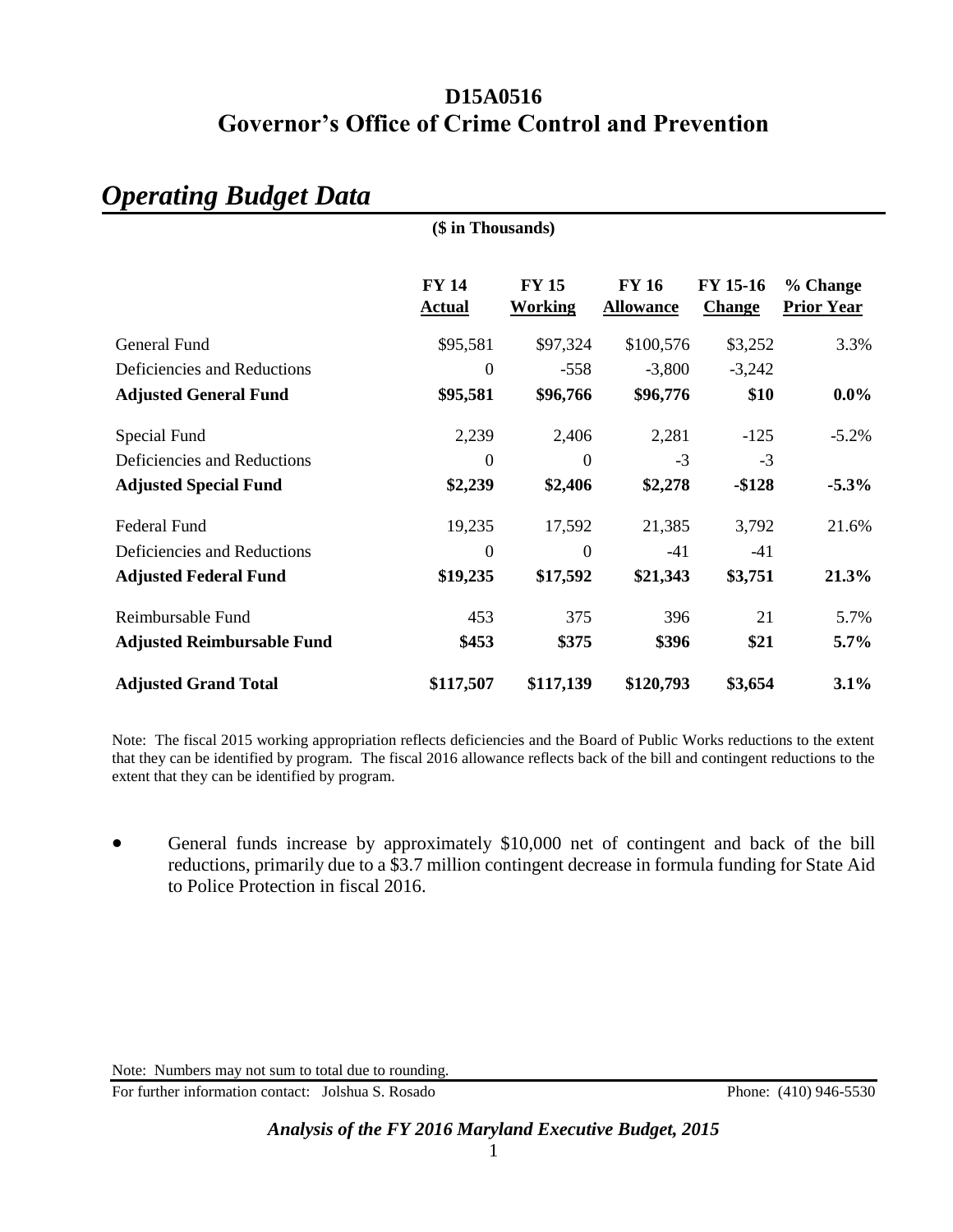Federal funds increase by \$3.8 million, or 21%, from the fiscal 2015 working appropriation. Increases in federal grants are the primary drivers, with increases of approximately \$834,046 in Byrne Justice Assistance Grants, \$490,746 in the Community Prosecution and Project Safe Neighborhood Grant, \$1.5 million in the Community-Based Violence Prevention Program, and \$1.5 million for the Crime Victim Assistance Grant.

|                                                              | <b>FY 14</b><br><b>Actual</b> | <b>FY 15</b><br>Working | <b>FY 16</b><br><b>Allowance</b> | <b>FY 15-16</b><br><b>Change</b> |
|--------------------------------------------------------------|-------------------------------|-------------------------|----------------------------------|----------------------------------|
| <b>Regular Positions</b>                                     | 39.00                         | 39.00                   | 39.00                            | 0.00                             |
| <b>Contractual FTEs</b>                                      | 16.40                         | 16.40                   | 19.23                            | 2.83                             |
| <b>Total Personnel</b>                                       | 55.40                         | 55.40                   | 58.23                            | 2.83                             |
| <b>Vacancy Data: Regular Positions</b>                       |                               |                         |                                  |                                  |
| Turnover and Necessary Vacancies, Excluding New<br>Positions |                               | 1.56                    | 4.00%                            |                                  |
| Positions and Percentage Vacant as of 11/1/14                |                               | n/a                     | n/a                              |                                  |

## *Personnel Data*

 The fiscal 2016 allowance for regular positions remains unchanged from the fiscal 2015 working appropriation.

• The fiscal 2016 allowance adds 2.83 contractual full-time equivalents (FTE). The changes include adding a Maryland Victims of Crime Fund compliance coordinator, a human trafficking coordinator, a disproportionate minority coordinator, and an executive officer to the Commission for the Effective Community Inclusion of Individuals with Intellectual and Developmental Disabilities. The Governor's Office of Crime Control and Prevention (GOCCP) also lost federal funding for a research assistant, or a 0.72 contractual FTE.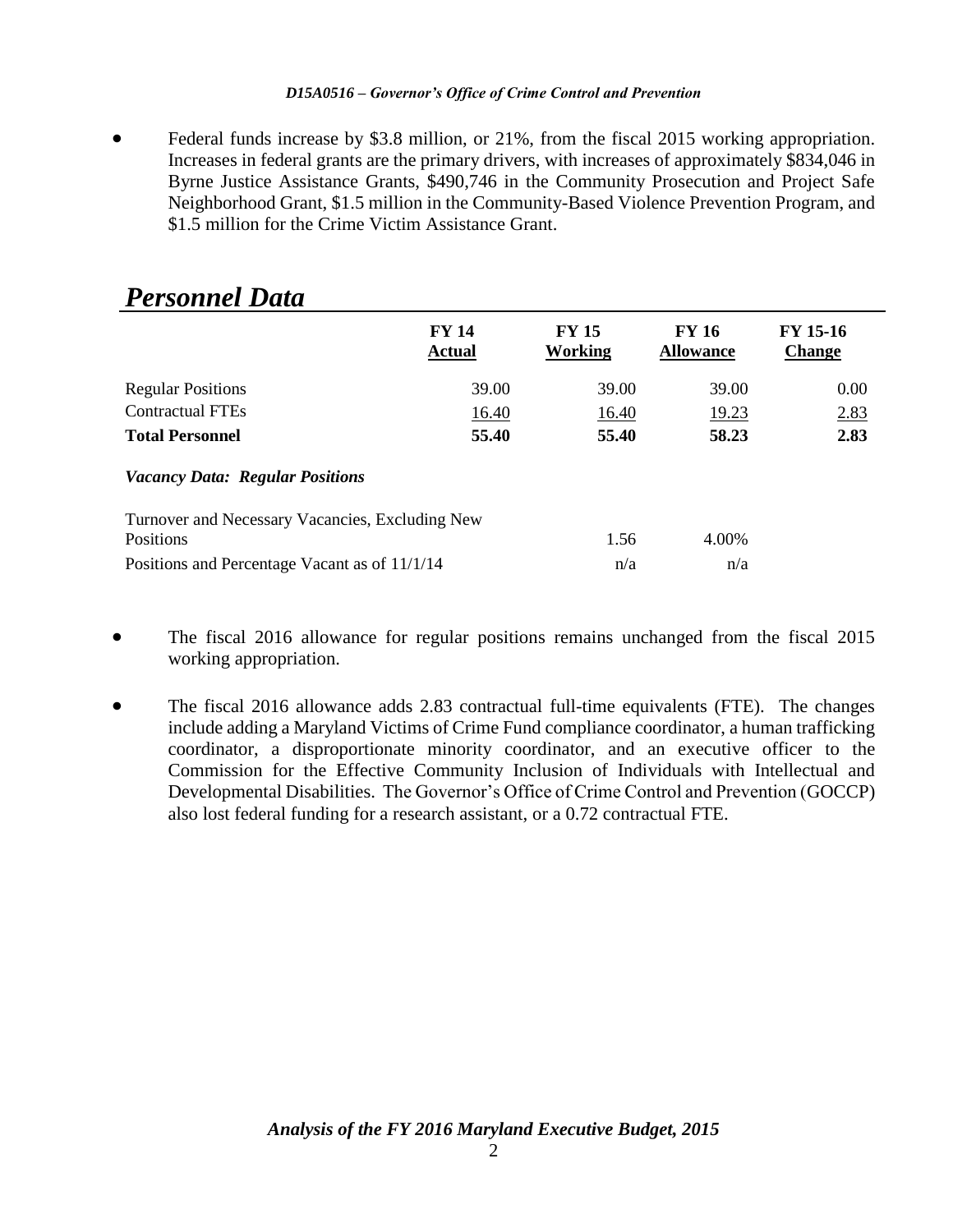## *Analysis in Brief*

## **Major Trends**

*GOCCP Performance Data:* GOCCP is responsible for the development of Maryland's Comprehensive State Crime Control and Prevention Plan – with an overarching theme of "security integration." The security integration strategy is based on an effort to achieve seamless coordination and information sharing between State and local agencies involved in the criminal justice system. In fiscal 2014, GOCCP facilitated 99 cross-jurisdictional criminal justice initiatives, including a human trafficking task force, gang intelligence gathering efforts, a license plate recognition program, and safe streets initiatives.

*Crime Fighting Data:* Crime data has fluctuated over the last five years. The fiscal 2014 changes in guns seized, gun cases prosecuted, and gang members arrested may just be related to an underlying decrease in crime rates rather than program funding, as the number of grants between fiscal 2013 and 2014 held fairly stable.

## **Issues**

*Prison Rape Elimination Act Compliance:* The final Prison Rape Elimination Act of 2003 (PREA) standards became effective on August 20, 2012. This Act provides that, beginning in federal fiscal 2014, a state whose Governor does not certify full compliance with the standards is subject to a 5% decrease of federal Department of Justice grant funds that it would otherwise receive for prison purposes, unless the Governor submits an assurance that the 5% will be used only to enable the state to achieve and certify full PREA compliance. Currently, the State is still working toward full compliance. GOCCP has been administering and monitoring PREA grants as compliance efforts are underway at the Department of Public Safety and Correctional Services and the Department of Juvenile Services. **GOCCP should comment on Maryland's current status of compliance with the PREA, the biggest barriers the State faces in becoming fully compliant, and any costs that would be associated with maintaining compliance in the future.**

*Grant Awards for State's Attorney Offices:* In the 2014 session, GOCCP was required in the *Joint Chairmen's Report* (JCR) to evaluate the current award process for grants to State's Attorney Offices (SAO). The legislature was concerned with the State's role in funding SAOs, which is normally the responsibility of local governments. Currently, there are no formal guidelines on funding SAOs, and funding is not formula driven. GOCCP, through its competitive grant process, decides on an application on a case-by-case basis as each application goes through the strict review process. Ultimately, the executive director of the agency makes the final determination toward providing funding to entities. **It is recommended that GOCCP should reduce its role and ultimately phase out the funding of SAOs using general funds. The funding of SAOs is a local function, and the State's role should be limited.**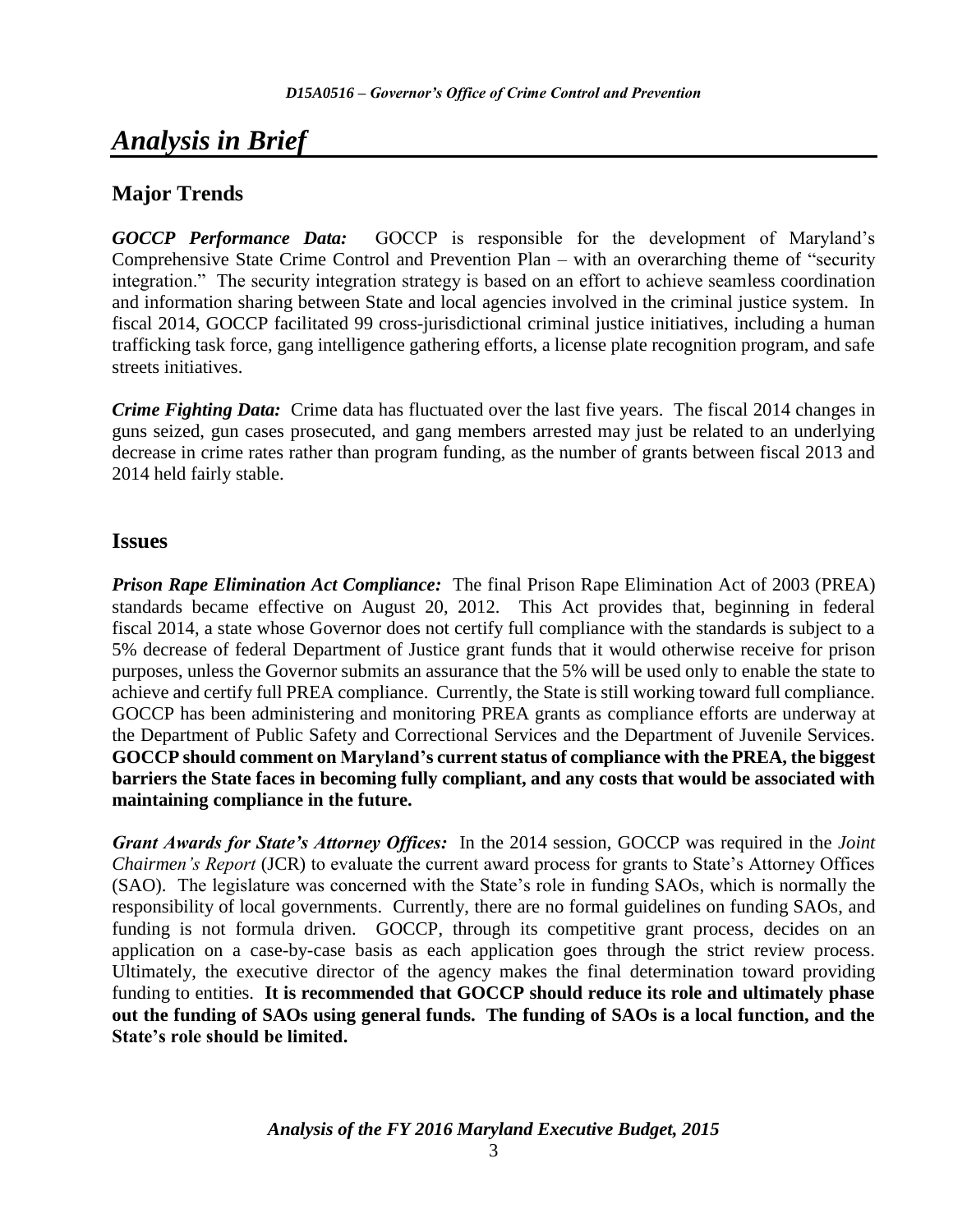## **Recommended Actions**

|    |                                                                                                                                                                         | `und         |
|----|-------------------------------------------------------------------------------------------------------------------------------------------------------------------------|--------------|
| 1. | Strike the State Aid for Police Protection budget bill language.                                                                                                        |              |
| 2. | Add budget bill language phasing out funding to State's Attorney<br>Offices.                                                                                            |              |
| 3. | Add language directing the Secretary of the Department of<br>Budget and Management to reduce the State Aid for Police<br>Protection allocation on a proportional basis. |              |
| 4. | Delete new funding for the Survivors of Homicide grant.                                                                                                                 | \$500,000    |
| 5. | Reduce the State Aid for Police Protection formula-funded<br>appropriation by \$25.6 million, or 36%.                                                                   | 25,556,795   |
|    | <b>Total Reductions</b>                                                                                                                                                 | \$26,056,795 |

## **Updates**

*Service Needs of Survivors of Homicide Victims and Victims Services Grant Study:* Fiscal 2015 budget bill language required GOCCP to evaluate the service needs of survivors of homicide victims. Interim reports were submitted in November 2014 and January 2015. A final report will be submitted in May 2015. This update provides a summary of the current findings.

*Grant Award Process to Direct Service Providers:* Committee narrative in the 2014 JCR required GOCCP to report on the process used to award grants to direct service providers, including the process utilized for awarding emergency grants and distributing unexpected revenue. This update provides a summary of the report.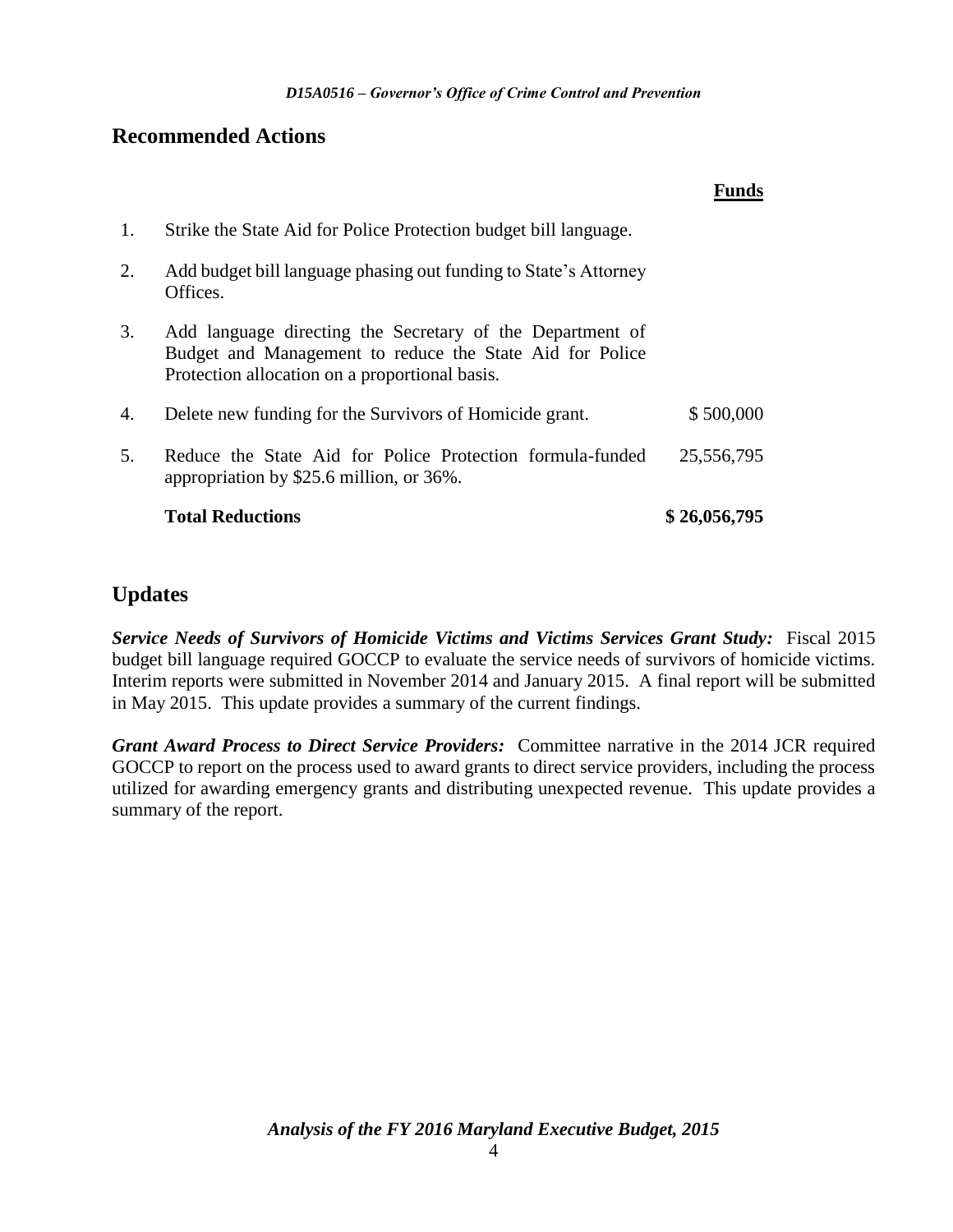## *Operating Budget Analysis*

## **Program Description**

The Governor's Office of Crime Control and Prevention (GOCCP) is empowered to develop collaborative and deliberative approaches to impact crime through more effective management of Maryland's criminal justice resources. One of GOCCP's principal responsibilities is the development of Maryland's Comprehensive State Crime Control and Prevention Plan. A primary goal of the plan is to facilitate information sharing and coordination between all levels of the criminal justice system. GOCCP is also responsible for:

- administering many of Maryland's law enforcement grants;
- conducting crime data analysis;
- performing best practices research; and
- assisting the development of legislation, policies, plans, programs, and budgets related to the reduction and prevention of crime, violence, delinquency, and substance abuse.

## **Performance Analysis: Managing for Results**

## **1. GOCCP Performance Data**

Formerly a simple grant administrator, GOCCP's responsibilities now encompass strategic planning, statistical crime data analysis, best practices research, and results-oriented customer services. **Exhibit 1** shows selected performance measures for the office.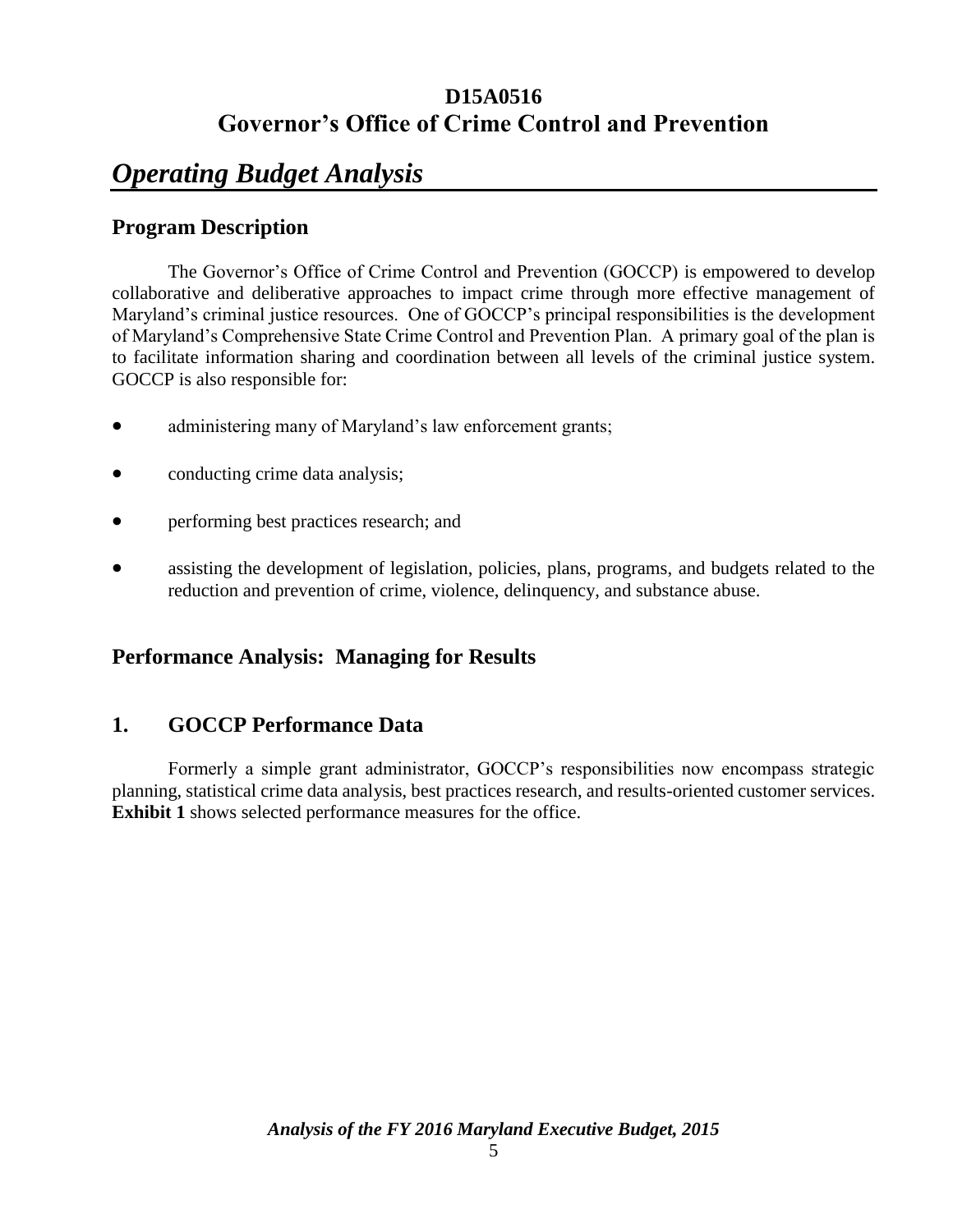## **Exhibit 1 Selected Program Measurement Data Governor's Office of Crime Control and Prevention Fiscal 2010-2016 Est.**

|                                                                                                                 | <b>Actual</b><br>2010 | <b>Actual</b><br>2011 | <b>Actual</b><br>2012 | <b>Actual</b><br>2013 | <b>Actual</b><br>2014 | Est.<br>2015   | Est.<br>2016   |
|-----------------------------------------------------------------------------------------------------------------|-----------------------|-----------------------|-----------------------|-----------------------|-----------------------|----------------|----------------|
| <b>Administrative Function</b>                                                                                  |                       |                       |                       |                       |                       |                |                |
| Grants applications submitted electronically                                                                    | 98.70%                | 99.2%                 | 99.0%                 | 100.0%                | 100.0%                | 100.0%         | 100.0%         |
| Quarterly progress reports submitted<br>electronically                                                          | 100.00%               | 99.9%                 | 100.0%                | 100.0%                | 100.0%                | 100.0%         | 100.0%         |
| Quarterly financial reports submitted<br>electronically                                                         | 100.00%               | 100.0%                | 100.0%                | 100.0%                | 100.0%                | 100.0%         | 100.0%         |
| Applicants and recipients given technical<br>assistance training regarding application<br>and reporting process | 19                    | 12                    | $\overline{7}$        | $\overline{4}$        | $0**$                 | $\overline{0}$ | $\overline{0}$ |
| <b>Getting Agencies to Work Together</b>                                                                        |                       |                       |                       |                       |                       |                |                |
| Number of registrants for VINE                                                                                  | 37,448                | 50,005                | 47,097                | 56,511                | 57,449                | 58,000         | 60,000         |
| Cross-jurisdictional memorandum of<br>understanding facilitated by GOCCP                                        | 8                     | 14                    | 13                    | 10                    | 5                     | 10             | 10             |
| Cross-jurisdictional criminal justice<br>initiatives facilitated by GOCCP                                       | 68                    | 82                    | 83                    | 109                   | 99                    | 100            | 100            |
| Maps generated for various agencies by<br>GOCCP grant                                                           | 323                   | 698                   | 1,629                 | 5,515                 | 4,529                 | 4,500          | 4,500          |
| <b>Crime Fighting Data</b>                                                                                      |                       |                       |                       |                       |                       |                |                |
| Guns seized                                                                                                     | 4,655                 | 5,171                 | 4,556                 | 3,830                 | 3,234                 | $\ast$         | $\ast$         |
| Gun cases prosecuted                                                                                            | 1,830                 | 1,891                 | 1,677                 | 1,365                 | 1,413                 | $\ast$         | $\ast$         |
| Gang members arrested                                                                                           | 1,256                 | 1,245                 | 1,550                 | 537                   | 479                   |                |                |
| Number of victims served                                                                                        | 29,829                | 80,235                | 134,469               | 126,416               | 130,450               | $\ast$         | $\ast$         |
| Protective orders entered by Domestic<br>Violence Unit Program sub-recipients                                   | 27,387                | 17,104                | 15,123                | 22,492                | 16,984                | $\ast$         | $\ast$         |
| Sex offender compliance verifications                                                                           | 15,404                | 16,064                | 19,818                | 20,280                | 20,863                | $\ast$         | $\ast$         |

GOCCP: Governor's Office of Crime Control and Prevention VINE: Victim Information and Notification Everyday

\*Estimates of future grant-related activity for these programs cannot be provided.

\*\*There were zero technical assistance trainings conducted as grant programmatic tutorials. Trainings are now available on the GOCCP website. This will continue in future years.

Source: Governor's Budget Books, Fiscal 2016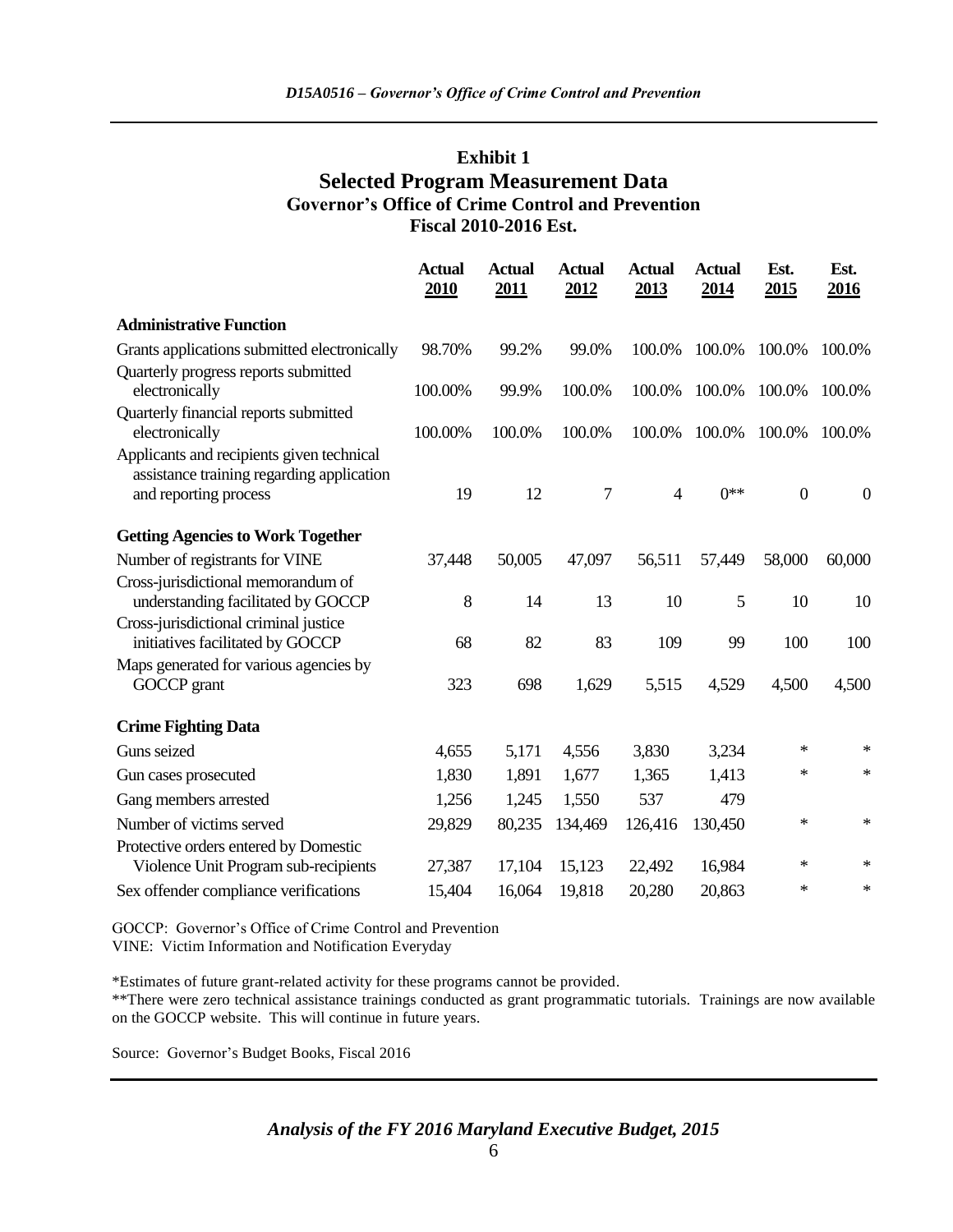#### **Administrative Function**

One of GOCCP's primary objectives as the State-administering agency for law enforcement grants is to increase productivity, customer service, and interagency workings. Electronic submission of reports requires fewer resources than processing a hard copy which, in turn, enables the office to be more efficient. Over the last three years, grant applications and quarterly reports submitted electronically have held at 99% or higher across the board. The new Grant Management System, which was fully active beginning in January 2013, has contributed to this success by making collaboration with sub-recipients easier.

GOCCP provides technical assistance and training to grant recipients and grant applicants. The number of application assistance training sessions decreased to 0 in fiscal 2014 from 4 in fiscal 2013. The decrease reflects efforts by GOCCP to provide all programmatic tutorials and Grants Management System training on the GOCCP website for ease of use. This trend will continue in future years.

#### **Cross-jurisdictional Programs**

Part of GOCCP's mission involves encouraging agencies to participate in collaborative criminal justice initiatives. Getting agencies to work together can be difficult, given concerns over losing authority over a program or population. In fiscal 2014, GOCCP facilitated 99 cross-jurisdictional criminal justice initiatives, including a human trafficking task force, gang intelligence gathering efforts, a license plate recognition program, and safe streets initiatives. The agency expects the number of cross-jurisdictional initiatives involving State and local collaborations facilitated by GOCCP to stay consistent at around 100 cross-jurisdictional initiatives depending on the funding priorities of the State.

GOCCP facilitates the creation of crime data maps through Washington College at the request of local law enforcement agencies and some State agencies, such as the Department of Public Safety and Correctional Services (DPSCS) and the Maryland Board of Victim Services. The number of maps created decreased from 5,515 in fiscal 2013 to 4,529 in fiscal 2014, a decrease of 17.9%. Agencies throughout the State significantly increased requests for maps, including, but not limited to, weekly CompStat maps for the Department of State Police, maps for StateStat, proactive monthly DPSCS release maps, and maps for various GOCCP-related summits. Washington College provides direct support and assistance to analysts and law enforcement officers in order to enhance mapping and analytical crime skills. As a result, various agencies were able to produce their own maps while relying on technical assistance provided by the college. This explains the decrease in the number of maps created between fiscal 2013 and 2014.

The number of registrants of the Victim Information and Notification Everyday (VINE) system increased by 938, or 1.7%, from fiscal 2013 to 2014. VINE was originally developed as a tool to help crime victims monitor offenders in the criminal justice system. Recently, law enforcement began using VINE to track dangerous offenders, including gang members. In fiscal 2011, VINE also integrated DPSCS records and protective order data. Starting in fiscal 2012, the District Court began generating subpoenas and documents to witnesses that included VINE information, which contributed to the increased number of registrants for fiscal 2013. The increase of registrants in fiscal 2014 is attributable to the increased awareness of the program.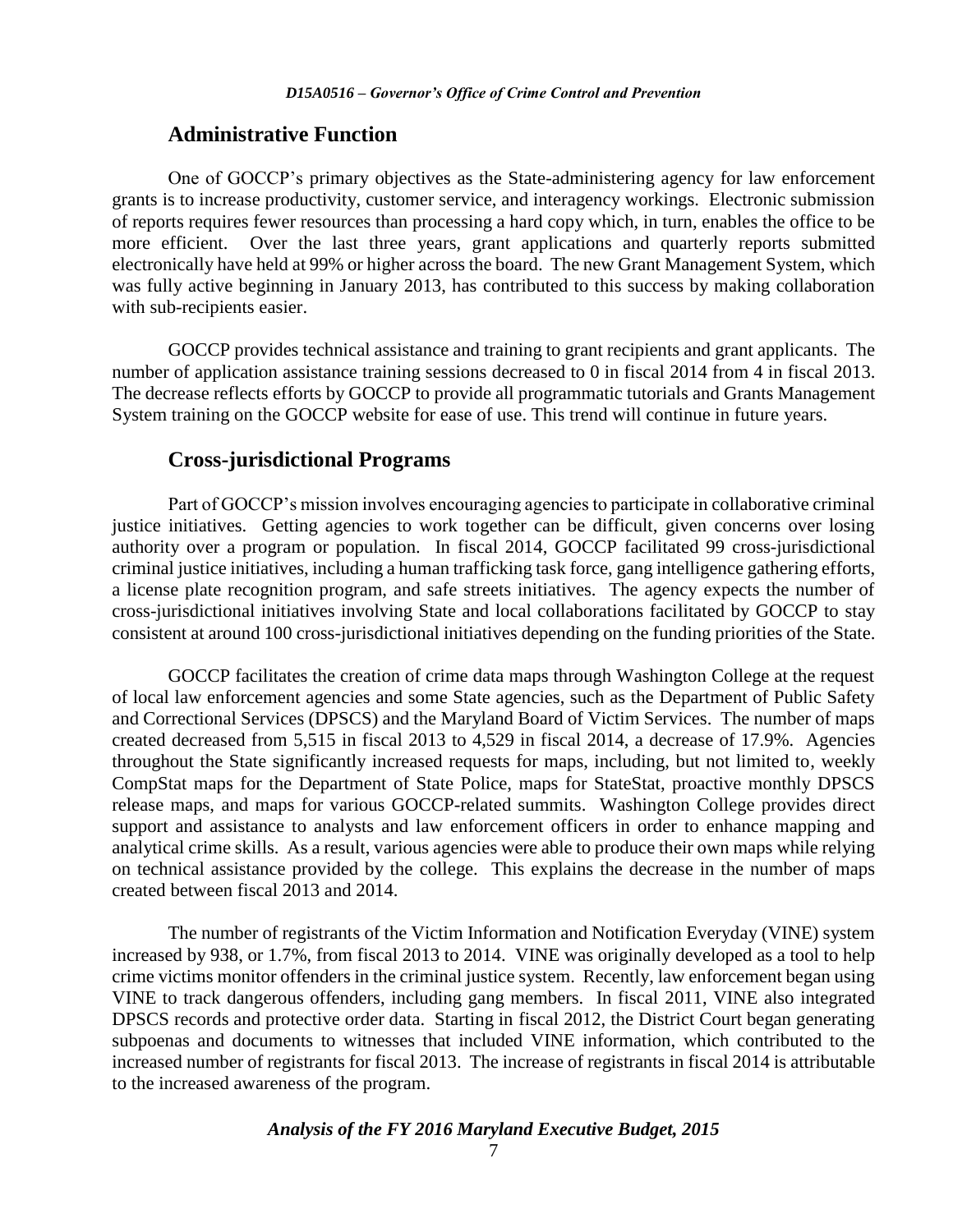## **2. Crime Fighting Data**

Crime data has fluctuated over the last four years. From fiscal 2013 to 2014, the number of guns seized decreased by 15.6%, gun cases prosecuted increased by 3.5%, and gang members arrested decreased by 10.8%. The changes in the crime data may just be related to the underlying decrease in crime rates rather than program funding, as the number of grants between fiscal 2013 and 2014 held fairly stable.

## **Fiscal 2015 Actions**

**Exhibit 2** shows the overall impact of the cost containment actions on the fiscal 2015 appropriation.

## **Exhibit 2 Fiscal 2015 Reconciliation (\$ in Thousands)**

| <b>Action</b>                                                     | <b>Description</b>                                              | <b>General</b><br><b>Fund</b> | <b>Special</b><br><b>Fund</b> | Federal<br><b>Fund</b> | Reimb.<br><b>Fund</b> | <b>Total</b> |
|-------------------------------------------------------------------|-----------------------------------------------------------------|-------------------------------|-------------------------------|------------------------|-----------------------|--------------|
| <b>Legislative Appropriation with Budget</b><br><b>Amendments</b> |                                                                 | \$97,451                      | \$2,406                       | \$17,592               | \$375                 | \$117,824    |
| <b>July BPW</b>                                                   | Holding positions vacant and<br>managing contractual hours.     | $-127$                        | $\theta$                      | $\mathbf{0}$           | $\theta$              | $-127$       |
| <b>Working Appropriation</b>                                      |                                                                 | \$97,324                      | \$2,406                       | \$17,592               | \$375                 | \$117,697    |
| <b>January BPW</b>                                                | Fund police aid to local<br>jurisdictions at fiscal 2014 level. | $-558$                        | $\Omega$                      | $\overline{0}$         | $\Omega$              | $-558$       |
| <b>Total Actions Since January 2015</b>                           |                                                                 | $-$ \$558                     | \$0                           | \$0                    | \$0                   | $-$ \$558    |
| <b>Adjusted Working Appropriation</b>                             |                                                                 | \$96,766                      | \$2,406                       | \$17,592               | \$375                 | \$117,139    |

BPW: Board of Public Works

Source: Department of Legislative Services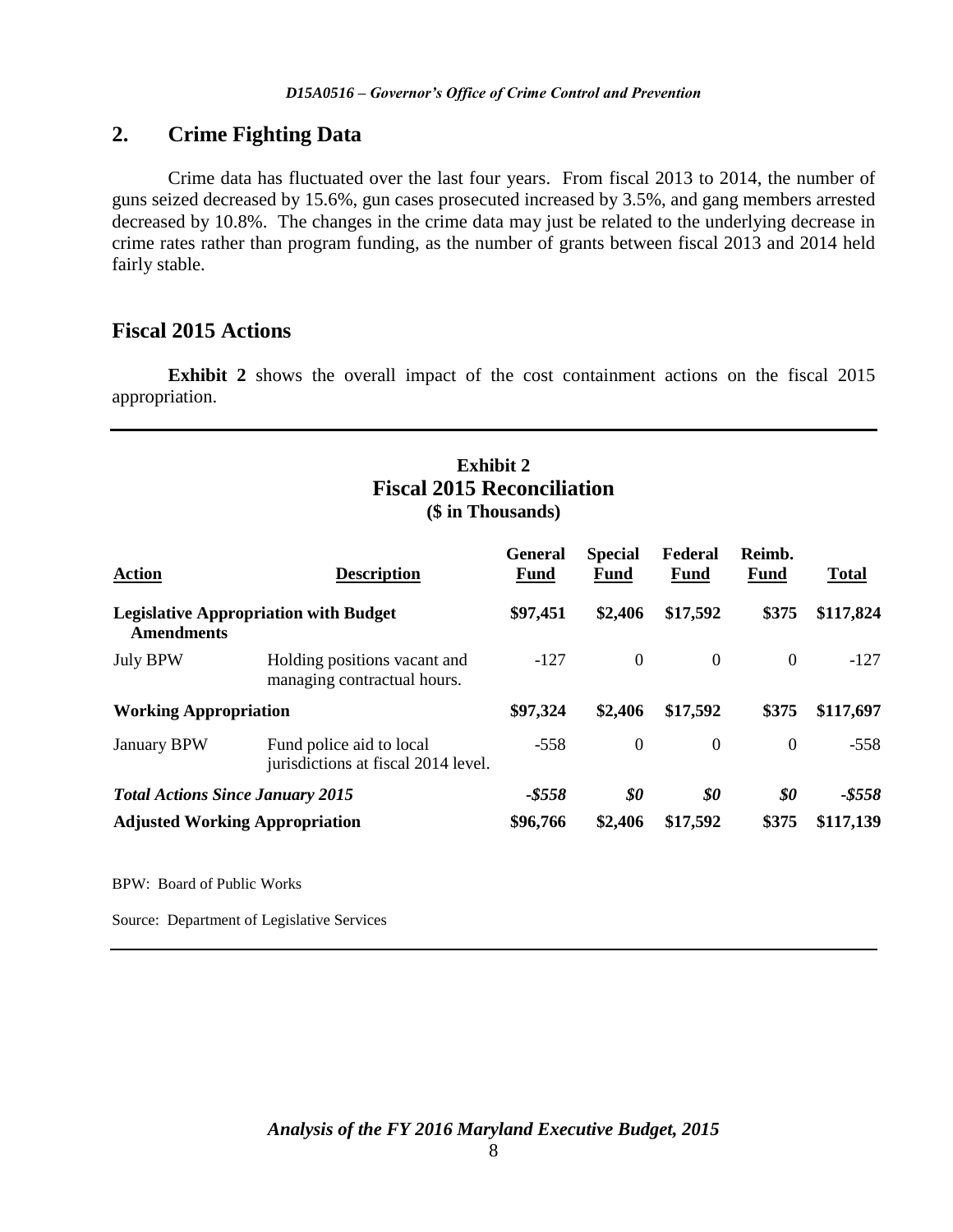#### **Cost Containment**

On July 2, 2014, the Board of Public Works (BPW) withdrew \$77.1 million in appropriations and abolished 61 positions statewide as fiscal 2015 cost containment. This agency's share of the reduction was \$127,000 for the following purposes: holding positions vacant and managing contractual hours.

On January 7, 2015, BPW withdrew an additional \$198.0 million in general fund appropriations. GOCCP's share of the reduction was \$558,051 in general funds due to a cut to police aid to local jurisdictions that would fund it at the fiscal 2014 level of \$67.3 million.

## **Proposed Budget**

As shown in **Exhibit 3**, the fiscal 2016 allowance for GOCCP increases by 3.1% under the current year working appropriation. Personnel expenses subtract a net \$98,377 with increases driven by retiree health insurance and decreases driven by the abolition of the prior year 2% salary increase and employee increments.

| <b>Exhibit 3</b>                                  |
|---------------------------------------------------|
| <b>Proposed Budget</b>                            |
| Governor's Office of Crime Control and Prevention |
| (\$ in Thousands)                                 |

| <b>How Much It Grows:</b>         | <b>General</b><br><b>Fund</b> | <b>Special</b><br><b>Fund</b> | Federal<br><b>Fund</b> | Reimb.<br><b>Fund</b> | <b>Total</b> |
|-----------------------------------|-------------------------------|-------------------------------|------------------------|-----------------------|--------------|
| Fiscal 2014 Actual                | \$95,581                      | \$2,239                       | \$19,235               | \$453                 | \$117,507    |
| Fiscal 2015 Working Appropriation | 96,766                        | 2,406                         | 17,592                 | 375                   | 117,139      |
| Fiscal 2016 Allowance             | 96,776                        | 2,278                         | 21,343                 | 396                   | 120,793      |
| Fiscal 2015-2016 Amt. Change      | \$10                          | $-$128$                       | \$3,751                | \$21                  | \$3,654      |
| Fiscal 2015-2016 Percent Change   |                               | $-5.3\%$                      | 21.3%                  | 5.7%                  | 3.1%         |

#### **Where It Goes:**

#### **Personnel Expenses**

| \$48  |
|-------|
| 28    |
| $-62$ |
| $-63$ |
| $-64$ |
| 14    |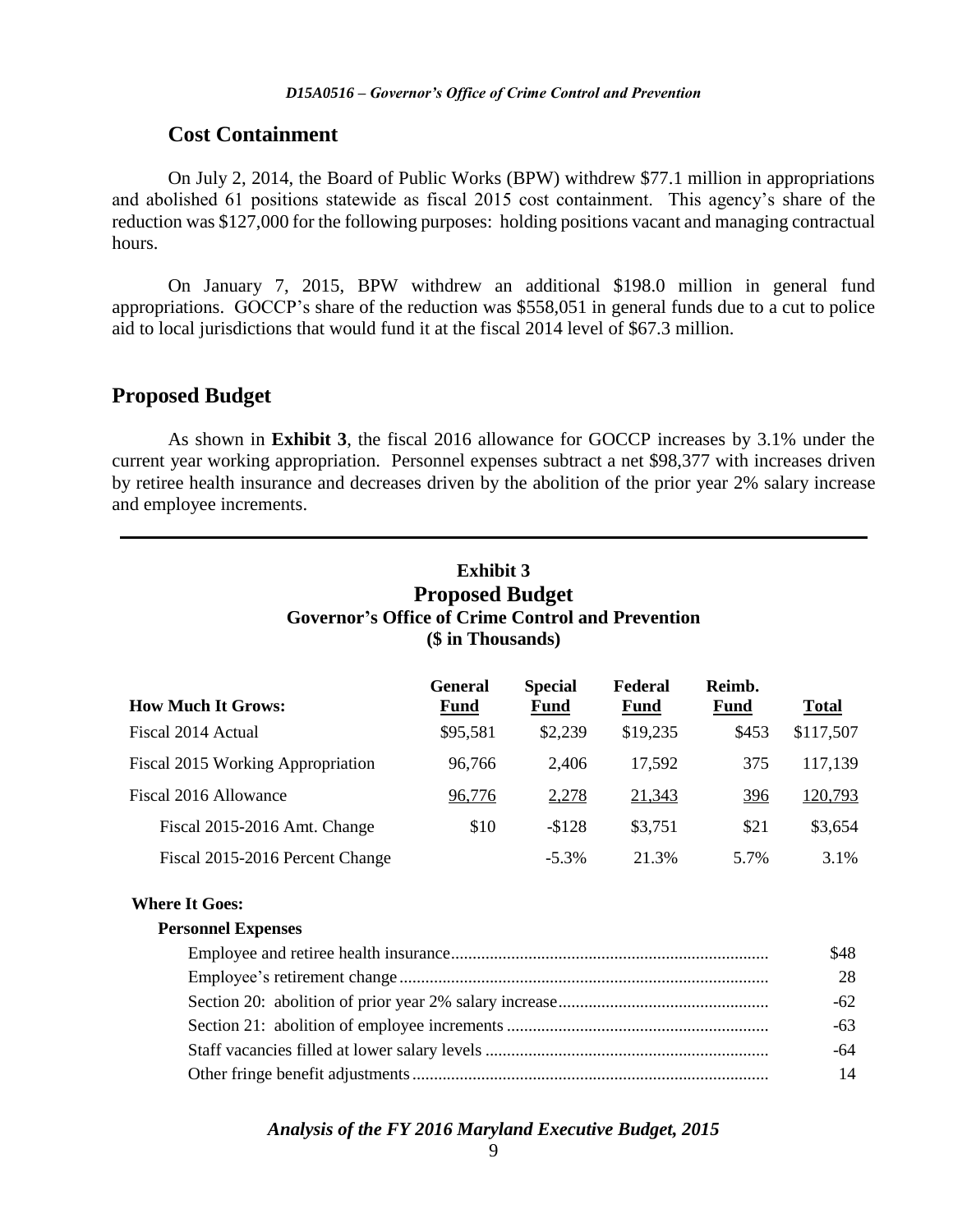#### **Where It Goes:**

| <b>Grants</b>                                                         |          |
|-----------------------------------------------------------------------|----------|
|                                                                       | 3,121    |
| Police aid contingent reduction per budget reconciliation legislation | $-3,721$ |
|                                                                       | 1,500    |
|                                                                       | 1,470    |
|                                                                       | 834      |
| Community Prosecution and Project Safe Neighborhood federal funding   | 491      |
|                                                                       | $-510$   |
|                                                                       | $-125$   |
| <b>Other Changes</b>                                                  |          |
|                                                                       | 42       |
|                                                                       | 327      |
|                                                                       | 324      |
| <b>Total</b>                                                          | \$3.654  |

Note: Numbers may not sum to total due to rounding. The fiscal 2015 working appropriation reflects deficiencies and the Board of Public Works reductions to the extent that they can be identified by program. The fiscal 2016 allowance reflects back of the bill and contingent reductions to the extent that they can be identified by program.

## **Cost Containment**

In fiscal 2016, the Administration has implemented several across-the-board reductions. This includes a general 2% reduction, elimination of employee increments, and a revision to the salary plan, which reflects the abolition of the 2% general salary increase provided on January 1, 2015. This agency's share of these reductions is \$124,252. There is also a \$3.7 million contingent decrease in formula funding for State Aid to Police Protection in the allowance.

## **Increase in Federal Grant Funding**

**Appendix 5** shows federal grant funding to GOCCP from fiscal 2014 to 2016. Most federal grants either increased or were level funded. The largest increases in federal funding are the new Community-Based Violence Prevention Program with \$1.5 million in the allowance and \$1.5 million in the Crime Victim Assistance grant. Notable increases in federal funding also include an \$834,046 increase in the Byrne Justice Assistance grant and \$490,746 in funds for Community Prosecution and Project Safe Neighborhood, which was not funded in the working appropriation. **GOCCP should comment on how the increase of federal grant funding will be allocated, including new programs created and any expansion of current projects.**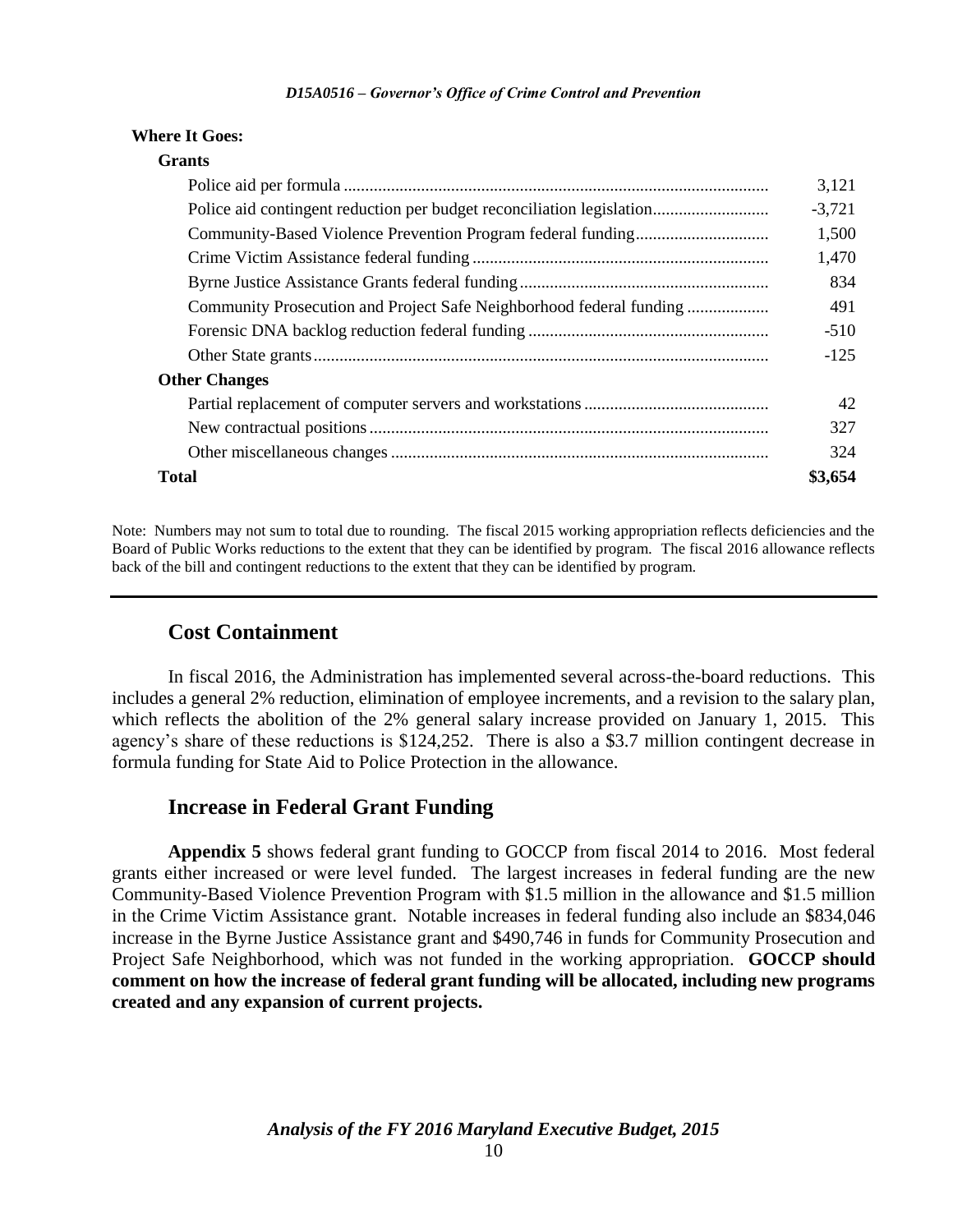#### **Local Law Enforcement Grants**

Formula funding for State Aid for Police Protection (SAPP) increases by \$3.1 million in the fiscal 2016 allowance if no contingent reduction is made. Currently, SAPP is funded by a formula whose main driver is population growth. One of the factors that plays a role in deciding how much a jurisdiction receives in police aid is a grant based on the population density of a jurisdiction. Most of the fiscal 2016 increase in the formula results from Baltimore County moving into a higher density category and thereby receiving a higher per capita grant. The Administration proposes to reduce SAPP to fiscal 2014 levels on a county-by-county basis unless the fiscal 2016 formula allocation is less than fiscal 2014, as shown in **Appendix 4**. This approach has a greater impact on Baltimore County than other jurisdictions because the county moves into a higher population density category in fiscal 2016. **The Department of Legislative Services recommends that any reduction to SAPP be proportional to the fiscal 2016 formula allocation.**

Aside from the increase for SAPP, local law enforcement grants decreased by a combined \$124,859, or 0.4%, as shown in **Exhibit 4**. All except two of the local law enforcement grants have been level funded in the allowance. The two grants that are decreasing are the Legal Services for Victims grant by \$75,000, or 50%, and the Victims of Crime Fund by \$49,859, or 3.7%.

| FISCAI 2014-2010                                    |                       |                                   |                                 |                                |                                           |  |
|-----------------------------------------------------|-----------------------|-----------------------------------|---------------------------------|--------------------------------|-------------------------------------------|--|
| <b>Grant Program</b>                                | <b>Actual</b><br>2014 | <b>Working</b><br>Approp.<br>2015 | <b>Allowance</b><br><u>2016</u> | \$<br><b>Change</b><br>2015-16 | $\frac{0}{0}$<br><b>Change</b><br>2015-16 |  |
| <b>Baltimore City Foot Patrol</b>                   | \$2,763,600           | \$2,763,600                       | \$2,763,600                     | \$0                            | 0.0%                                      |  |
| Prince George's County Drug Grant                   | 1,464,610             | 1,464,610                         | 1,464,610                       | $\boldsymbol{0}$               | 0.0%                                      |  |
| Prince George's County State's<br>Attorney's Office | 850,000               | 1,500,000                         | 1,500,000                       | $\boldsymbol{0}$               | $0.0\%$                                   |  |
| <b>Baltimore City Community Policing</b>            | 1,974,000             | 1,974,000                         | 1,974,000                       | $\boldsymbol{0}$               | 0.0%                                      |  |
| Body Armor for Local Law<br>Enforcement             | 49,088                | 49,088                            | 49,088                          | $\boldsymbol{0}$               | 0.0%                                      |  |
| <b>Baltimore City Violent Crime</b><br>Control      | 2,454,422             | 2,454,422                         | 2,454,422                       | $\boldsymbol{0}$               | 0.0%                                      |  |
| <b>Child Advocacy Centers</b>                       | 250,000               | 250,000                           | 250,000                         | $\boldsymbol{0}$               | 0.0%                                      |  |
| Prince George's Violent Crime<br>Control            | 2,296,292             | 2,296,292                         | 2,296,292                       | $\boldsymbol{0}$               | 0.0%                                      |  |
| <b>STOP Gun Violence</b>                            | 928,478               | 928,478                           | 928,478                         | $\boldsymbol{0}$               | 0.0%                                      |  |
| <b>Criminal Justice Coordinating</b><br>Council     | 235,500               | 235,500                           | 235,500                         | $\boldsymbol{0}$               | 0.0%                                      |  |

#### **Exhibit 4 General and Special Fund Grants Governor's Office of Crime Control and Prevention Fiscal 2014-2016**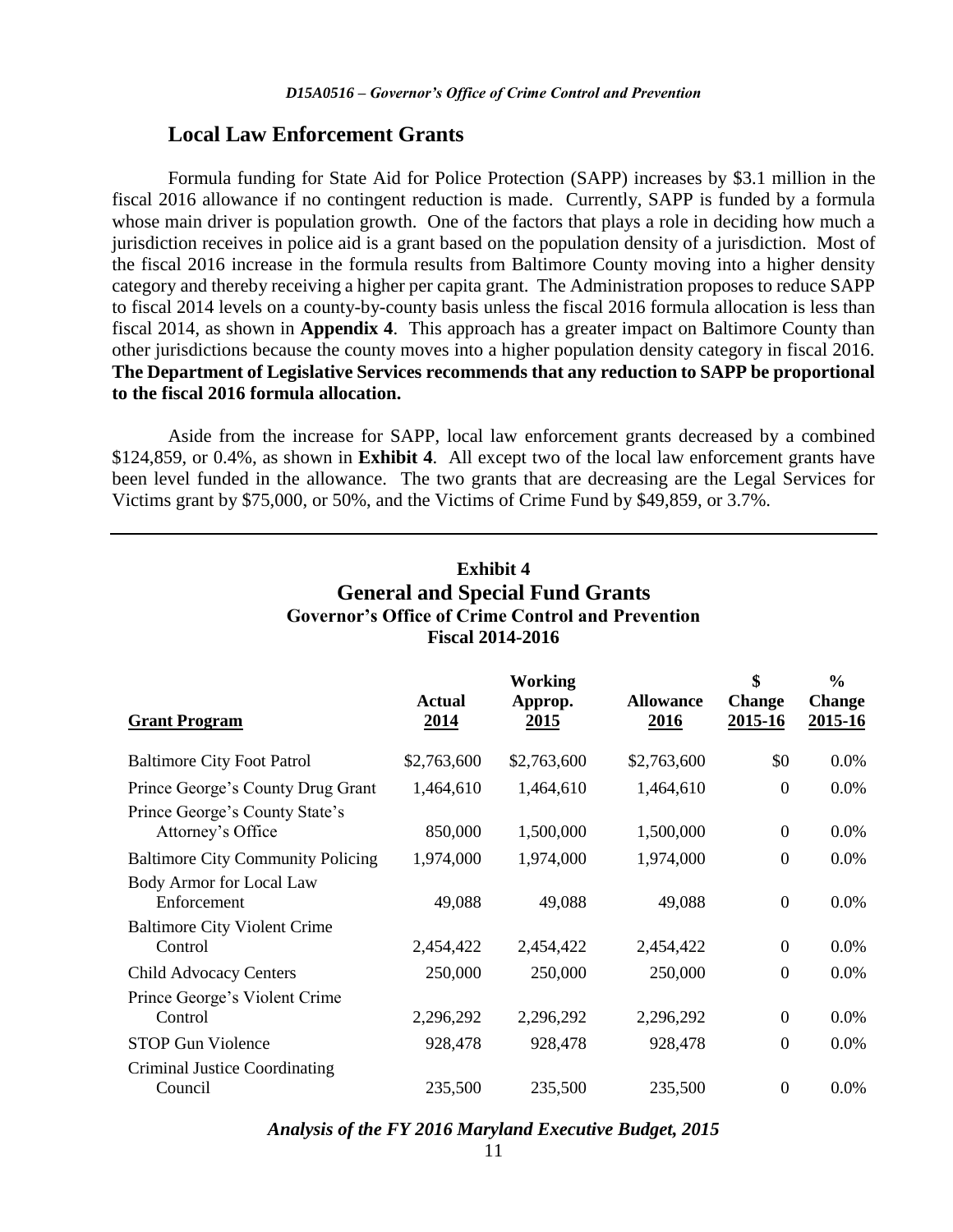|                                                                    |                       | <b>Working</b>            |                          | \$                       | $\frac{0}{0}$            |
|--------------------------------------------------------------------|-----------------------|---------------------------|--------------------------|--------------------------|--------------------------|
| <b>Grant Program</b>                                               | <b>Actual</b><br>2014 | Approp.<br>2015           | <b>Allowance</b><br>2016 | <b>Change</b><br>2015-16 | <b>Change</b><br>2015-16 |
|                                                                    |                       |                           |                          |                          |                          |
| <b>Capital City Safe Streets</b>                                   | 2,830,158             | 2,830,352                 | 2,830,352                | $\boldsymbol{0}$         | 0.0%                     |
| <b>Community Service Grant</b>                                     | 613,723               | 613,723                   | 613,723                  | $\boldsymbol{0}$         | 0.0%                     |
| Sex Offender Compliance and<br>Enforcement                         | 728,916               | 728,916                   | 728,916                  | $\boldsymbol{0}$         | 0.0%                     |
| <b>ROPER Academy</b>                                               | 156,933               | 156,933                   | 156,933                  | $\boldsymbol{0}$         | 0.0%                     |
| State's Attorney's Coordinating                                    |                       |                           |                          |                          |                          |
| Council                                                            | 225,000               | 225,000                   | 225,000                  | $\boldsymbol{0}$         | 0.0%                     |
| War Room Baltimore City                                            | 716,397               | 716,397                   | 716,397                  | $\boldsymbol{0}$         | 0.0%                     |
| Juvenile State Match                                               | 305,334               | 305,334                   | 305,334                  | $\overline{0}$           | 0.0%                     |
| Domestic Violence Unit Pilot<br>Program                            | 196,354               | 196,354                   | 196,354                  | $\boldsymbol{0}$         | 0.0%                     |
| Baltimore City State's Attorney -<br>Prosecution of Gun Crimes and |                       |                           |                          |                          |                          |
| Violent Offenders                                                  | 2,459,195             | 2,459,195                 | 2,459,195                | $\boldsymbol{0}$         | 0.0%                     |
| <b>State Aid for Police Protection</b>                             | 67,318,326            | $67,876,377$ <sup>1</sup> | 70,997,777               | 3,121,400                | 4.6%                     |
| <b>Sexual Assault Rape Crisis</b>                                  | 1,673,027             | 1,673,027                 | 1,673,027                | $\boldsymbol{0}$         | 0.0%                     |
| Victims of Crime Grant Program<br>(Survivors of Homicide)          | $\boldsymbol{0}$      | 500,000                   | 500,000                  | $\boldsymbol{0}$         | 0.0%                     |
| <b>Domestic Violence Prevention</b>                                | 2,089,779             | 2,089,779                 | 2,089,779                | $\boldsymbol{0}$         | 0.0%                     |
| Victims of Crime Fund <sup>2</sup>                                 | 1,320,771             | 1,356,314                 | 1,306,455                | $-49,859$                | $-3.7%$                  |
| Victim/Witness Protection Program                                  | 300,000               | 300,000                   | 300,000                  | $\boldsymbol{0}$         | 0.0%                     |
| Legal Services for Victims <sup>1</sup>                            | 24,435                | 150,000                   | 75,000                   | $-75,000$                | $-50.0\%$                |
| <b>School Bus Safety</b>                                           | 593,307               | 600,000                   | 600,000                  | $\boldsymbol{0}$         | 0.0%                     |
| <b>Total State Grants, Not Including</b><br><b>Police Aid</b>      | \$27,499,319          | \$28,817,314              | \$28,692,455             | $-$124,859$              | $-0.4%$                  |
| <b>Total State Grants</b>                                          | \$94,817,645          | \$96,693,691              | \$99,690,232 \$2,996,541 |                          | 3.1%                     |

<sup>1</sup> Reflects the reduction of \$558,051 adopted by the Board of Public Works (BPW) on January 7, 2015. The budget books do not reflect the January 2015 BPW actions.

<sup>2</sup> Additional \$75,000 added to Legal Services for Victims (fiscal 2015) as submitted. The 2016 budget book erroneously indicates the additional funds under Victims of Crime Fund. The fund was appropriately reduced.

Source: Governor's Office of Crime Control and Prevention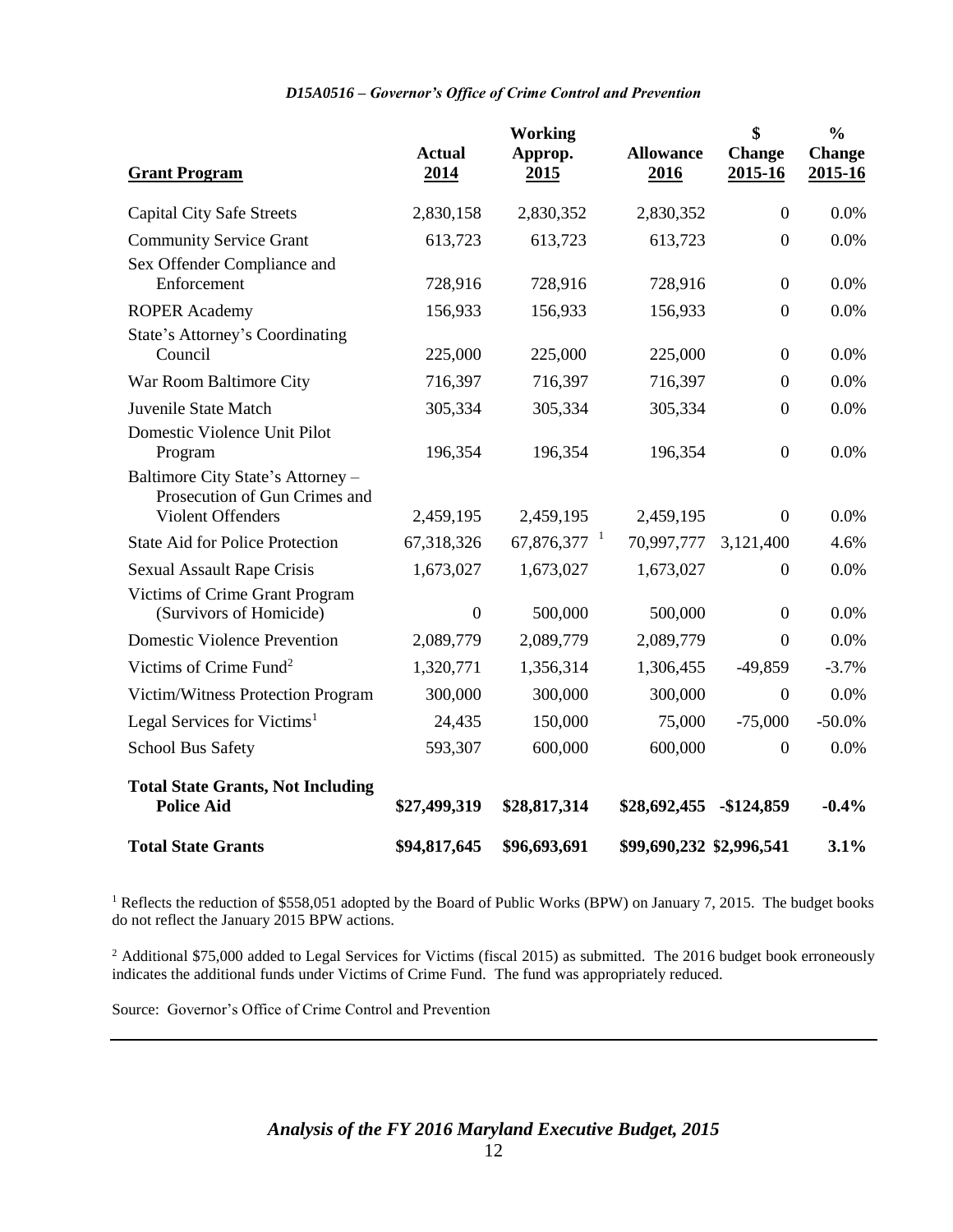## *Issues*

## **1. Prison Rape Elimination Act Compliance**

The federal Prison Rape Elimination Act (PREA) was passed in 2003, and the purpose of the Act was to "provide for the analysis of the incidence and effects of prison rape in federal, State, and local institutions and to provide information, resources, recommendations, and funding to protect individuals from prison rape." The Act also created the National Prison Rape Elimination Commission and charged it with developing draft standards for the elimination of prison rape. Those standards were published in June 2009 and were turned over to the Department of Justice (DOJ) for review and passage as a final rule. That final rule became effective August 20, 2012. States then had to become PREA compliant, meaning inputting policies and procedures, and auditing their facilities by fiscal 2014. Without being fully compliant, states risk being penalized 5% of certain federal funding grants that then could be applied for in separate grants. Those grants' exclusive use had to be put toward PREA compliance. There is no penalty to the state for facilities outside of the state's operational control;

In Maryland, the PREA coordinators are GOCCP, DPSCS, and the Department of Juvenile Services (DJS). DPSCS and DJS have PREA compliance coordinators. GOCCP administers and monitors the PREA grants. Maryland is not currently compliant with PREA standards but is working toward compliance.

## **Maryland Not Currently Compliant**

To be considered compliant with PREA standards, all confinement facilities must be audited at least every three years, with one-third of each facility type operated by an agency, or private organization on behalf of an agency, audited each year. Each agency seeking PREA compliance is responsible for contracting with, or otherwise securing the services of one or more DOJ-certified auditors to schedule audits for each of its facilities during the three-year audit cycle. Maryland has in place the policies, guidelines, and PREA compliance coordinators at both DJS and DPSCS. Maryland has yet to audit its facilities at DJS. DPSCS has audited six facilities during 2014 to allow the agency to stay on a three-year schedule to complete audits of all facilities. DPSCS is phasing PREA in-service training for all correctional officers. Staffing ratios of 1:8 and same gender staffing requirements set by the PREA are large barriers to full compliance in the State. Proper staff ratios at DJS facilities are not expected for another two to three years.

**Exhibit 5** shows the federal grants that are awarded to GOCCP and penalties withheld from each grant to be put toward PREA compliance.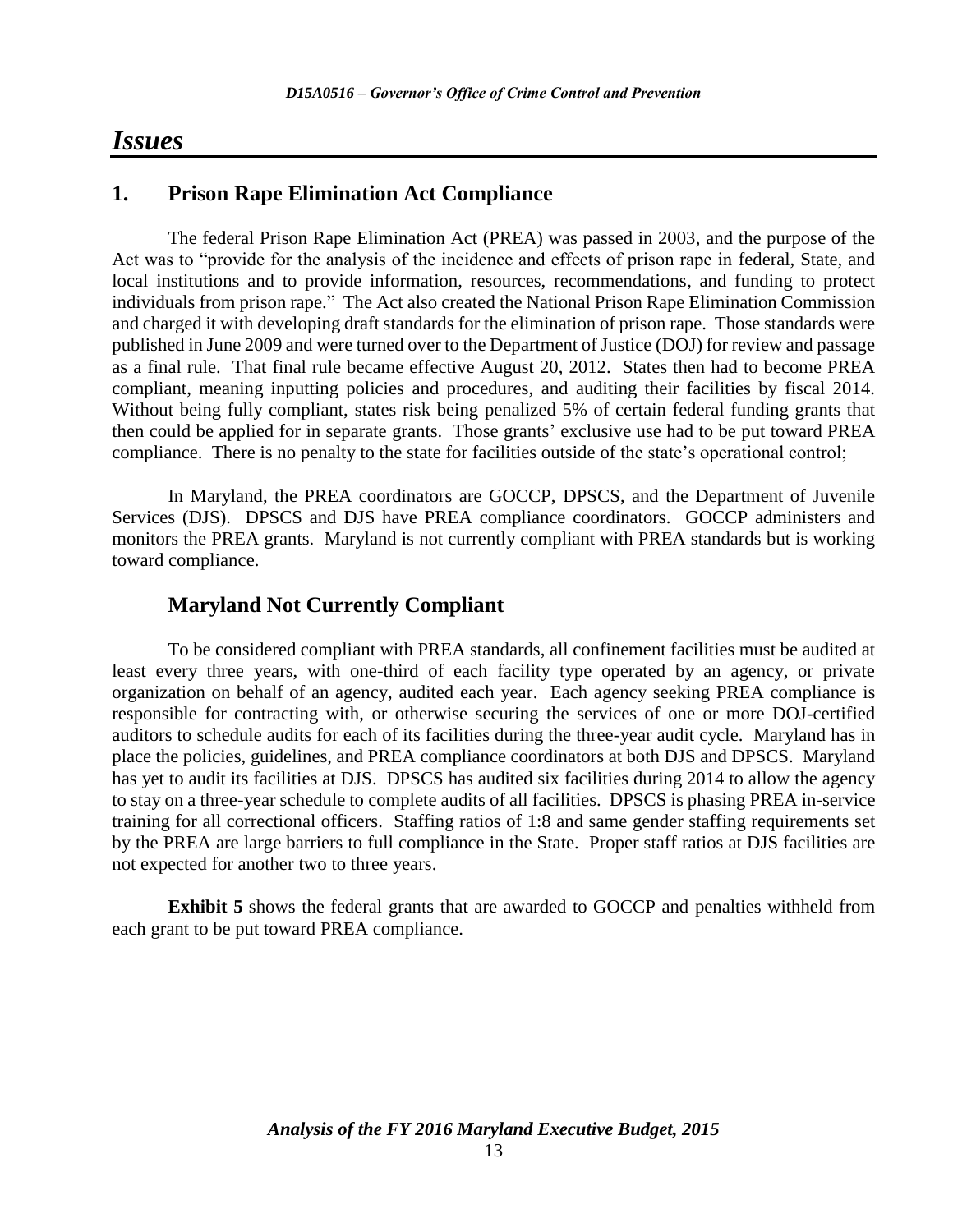## **Exhibit 5 PREA Grants and Penalties Governor's Office of Crime Control and Prevention Fiscal 2014**

| <b>Federal Grant Program</b>                       | 2014 Actual | $5\%$ <sup>1</sup><br><b>Penalty</b> | Grant<br>Awarded<br>to DJS | Grant<br>Awarded<br>to DPSCS |
|----------------------------------------------------|-------------|--------------------------------------|----------------------------|------------------------------|
| <b>Byrne Justice Assistance Grant</b>              | \$3,804,827 | $$102,391^2$                         | \$62,933                   | \$36,100                     |
| Title II Formula (JJAC)                            | 661,216     | 13,788                               | 13,788                     |                              |
| Stop Violence Against Women Act Grant <sup>3</sup> | 2,606,903   | 123,828                              | $\theta$                   | 123,828                      |

DPSCS: Department of Public Safety and Correctional Services JJAC: Juvenile Justice Advisory Committee PREA: Prison Rape Elimination Act of 2003

<sup>1</sup> The 5% penalty is calculated by a special formula used by the federal government and does not reflect 5% of the total appropriation.

<sup>2</sup> A total of \$3,358 is used by the Governor's Office of Crime Control and Prevention for administrative costs.

<sup>3</sup> Funding is found in the Office on Violence Against Women

Source: Governor's Office of Crime Control and Prevention

The PREA penalties withheld from the federal awards were granted in a separate award to GOCCP to be used for compliance with the PREA. These funds were awarded to DPSCS and DJS. Currently, there are no general funds in GOCCP budgeted for PREA compliance. Only federal funds are given by GOCCP to DJS and DPSCS for PREA activities. DJS used \$13,788 in funds granted from GOCCP to contract with an outside consultant to utilize its expertise in analyzing policies and training currently in place. The consultant will provide technical assistance, training, and education resources on issues specifically geared toward the PREA standards in juvenile correctional facilities. DJS will use the \$62,933 grant to utilize the expertise of the Moss Group, Inc. to determine the effectiveness of existing policies and procedures on the PREA, as well as the current staff and youth training modules to identify areas needing modification. Moss will also be responsible for conducting initial trainings on updated policies and procedures. Grant activities have yet to begin, and DJS is currently developing a timeline for the expenditure of both grants.

DPSCS used the \$36,100 from GOCCP for the purpose of meeting the guidelines of the PREA by training one of two individuals for the auditor training in November 2014. The funds procured the Life Crisis Center to continue answering the PREA Hotline in December 2014. Also, negotiations with the Maryland Coalition Against Sexual Assault are complete, and procurement of services began in January 2015. PREA federal funds awarded to GOCCP, in the amount of \$123,828, were awarded to DPSCS on October 2014 to utilize a PREA-certified auditor to conduct facility audits at six facilities.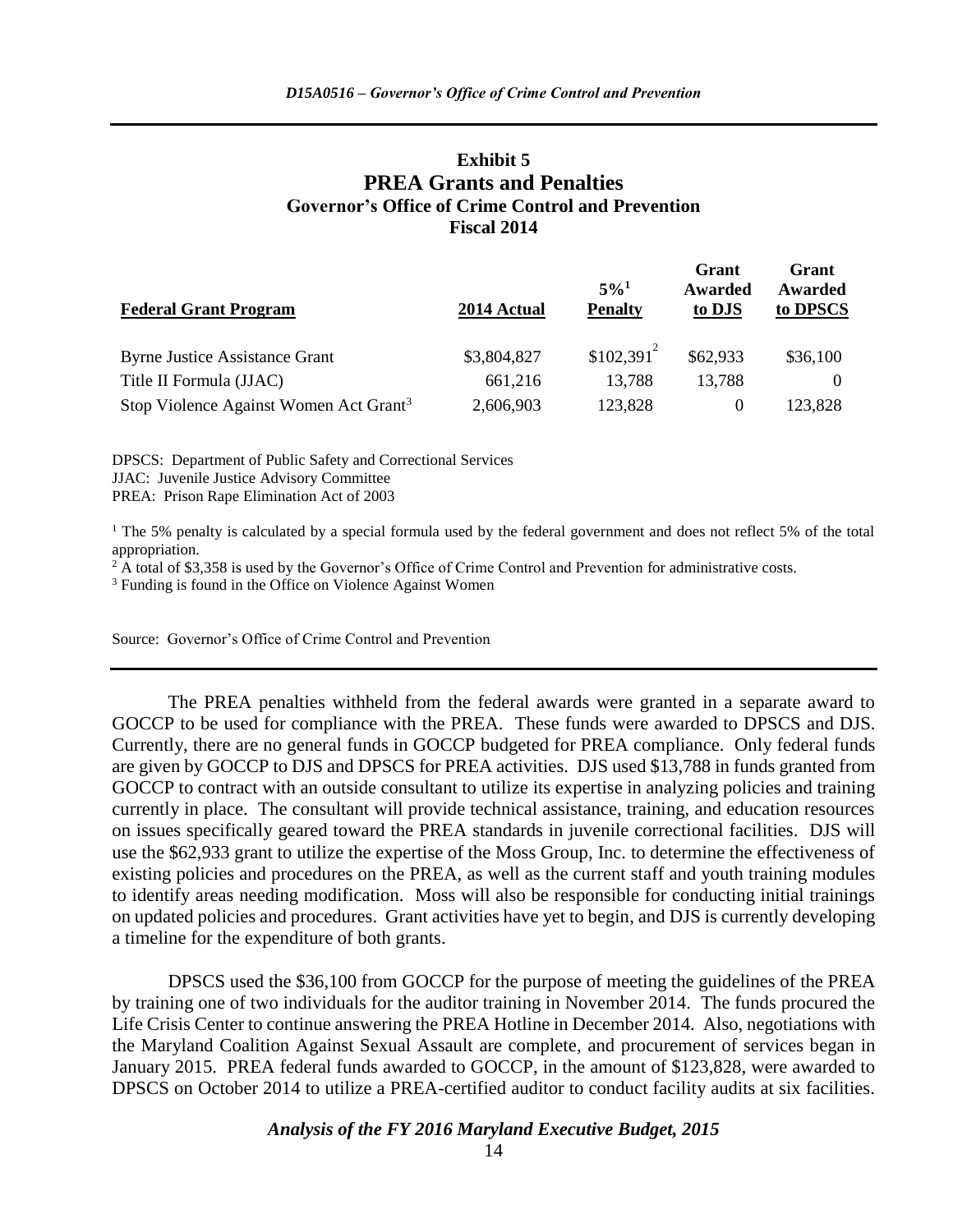Also, funds were used for an inmate services coordinator to coordinate services to the victim-inmates, complete investigations, facilitate the connection of the counselors in the Rape Crisis Centers, and provide follow-up services.

**GOCCP should comment on Maryland's current status of compliance with the PREA, the biggest barriers that the State faces in becoming fully compliant, and any costs that would be associated with maintaining compliance in the future.**

## **2. Grant Awards for State's Attorney Offices**

In the 2014 session, GOCCP was required in the *Joint Chairmen's Report* (JCR) to evaluate the current award process for grants to State's Attorney Offices (SAO). The report submitted includes:

- a breakdown of all grants awarded through GOCCP to SAOs in fiscal 2013 and 2014;
- a description of and rationale for the current process that GOCCP uses to determine and award grants to local SAOs; and
- an evaluation of whether the State should have a formal role, such as formula grant distribution, in funding all local SAOs.

The legislature was concerned with the State's role in funding SAO; as this function has traditionally been the funding responsibility of local governments. Currently, there are no formal guidelines on funding SAOs, and funding is not formula driven. GOCCP, through its competitive grant process, decides on an application on a case-by-case basis as each application goes through the strict review process.

## **State's Formal Role in Funding SAOs**

GOCCP is responsible for administering federal and State funding to a variety of agencies throughout Maryland, including SAOs. The Maryland Comprehensive State Crime Control and Prevention Plan sets the priorities that GOCCP and Maryland follow. GOCCP's executive director has the flexibility to distribute funds to meet the priorities set by the plan. GOCCP also works with various boards, councils, and commissions in establishing policies and priorities by analyzing statewide trends, identifying resources, and ultimately making funding decisions. Through the review process of the application, GOCCP retains feedback and scoring by boards and councils before making award decisions.

Ultimately, the State does not have a standing policy in funding SAOs. Those have been left to local jurisdictions. There is no formula funding distribution for SAOs. GOCCP has said that it believes a formula grant distribution process for SAOs is unnecessary and would impact GOCCP's ability to respond with funding during exigent circumstances.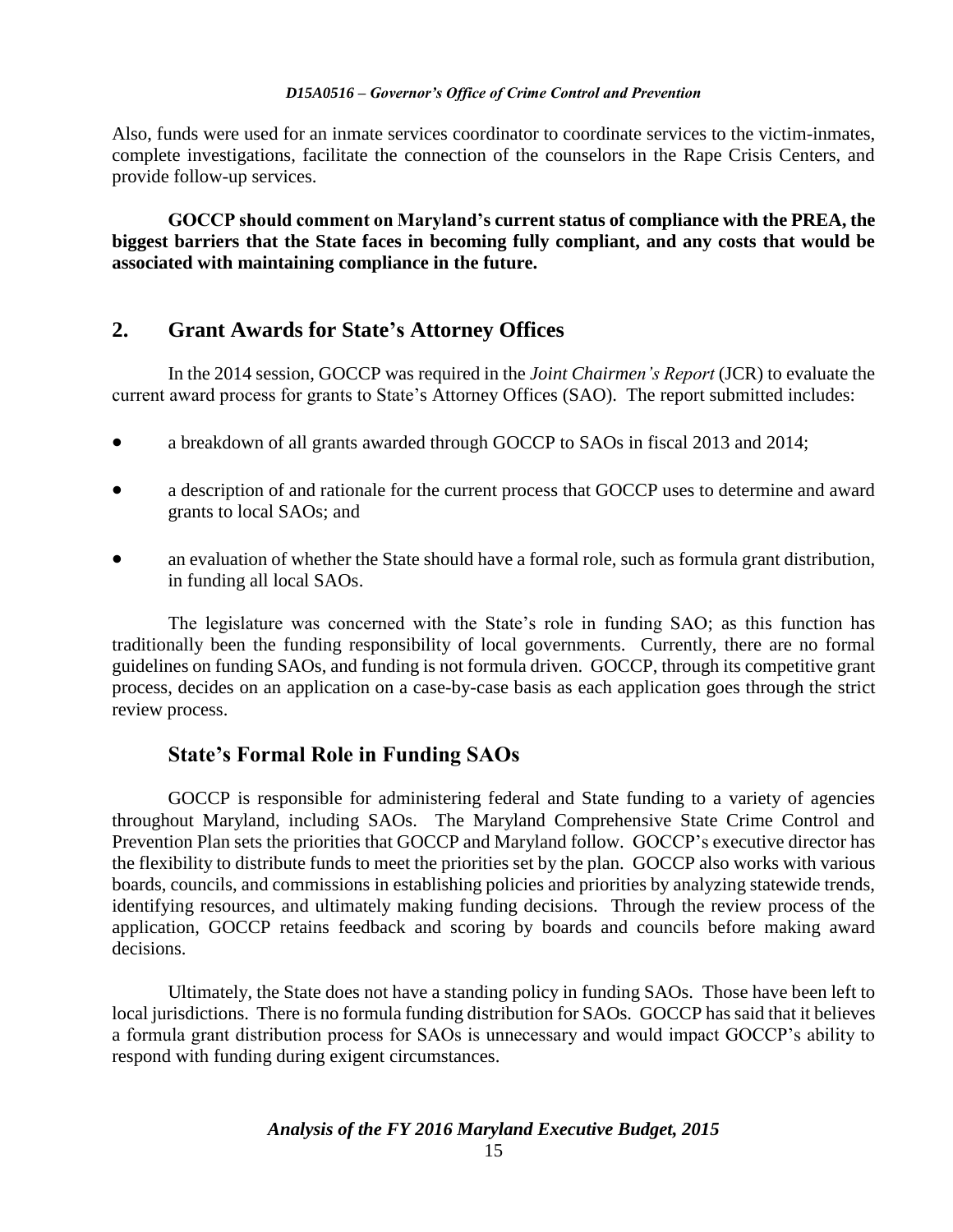As shown in **Exhibit 6**, six jurisdictions with SAOs, including the State's Attorneys' coordinator, received general funds in either fiscal 2013 or 2014. In fiscal 2013, \$4.1 million was given to SAOs. In fiscal 2014, it increased to \$4.5 million, or 10.5%. GOCCP gave SAOs 11 general fund grants in fiscal 2013 and 10 grants in fiscal 2014. Baltimore City and Prince George's County received the majority of the funding, 90.4% of the funding in fiscal 2013 and 91.2 % in fiscal 2014. The majority of the money given to SAOs are for salaries and new personnel. Money can also be used for training, equipment, and other related expenses.

| <b>State's Attorney Offices' General Fund Grant Awards</b><br><b>Fiscal 2013-2014</b> |                                         |                     |                                  |                       |  |  |  |
|---------------------------------------------------------------------------------------|-----------------------------------------|---------------------|----------------------------------|-----------------------|--|--|--|
| <b>State's Attorney Offices</b>                                                       | <b>Total Funds</b><br><b>Given 2013</b> | # of Grants<br>2013 | <b>Total Funds</b><br>Given 2014 | $#$ of Grants<br>2014 |  |  |  |
| <b>Baltimore City</b>                                                                 | \$3,269,209                             | 5                   | \$3,203,623                      | $\overline{4}$        |  |  |  |
| <b>Baltimore County</b>                                                               | 98,969                                  |                     | 94,865                           |                       |  |  |  |
| Montgomery                                                                            | 36,970                                  |                     | 36,970                           |                       |  |  |  |
| Prince George's                                                                       | 397,928                                 | 2                   | 887,900                          | 2                     |  |  |  |
| State's Attorneys' Coordinator                                                        | 225,000                                 |                     | 225,000                          |                       |  |  |  |
| Worcester                                                                             | 30,000                                  |                     | 35,540                           |                       |  |  |  |
| <b>Total</b>                                                                          | \$4,058,076                             | 11                  | \$4,483,898                      | 10                    |  |  |  |

# **Exhibit 6**

Source: Governor's Office of Crime Control and Prevention

**It is recommended that GOCCP reduce its role and ultimately phase out the funding of SAOs using general funds. The funding of SAOs is a local function, and the State's role should be limited.**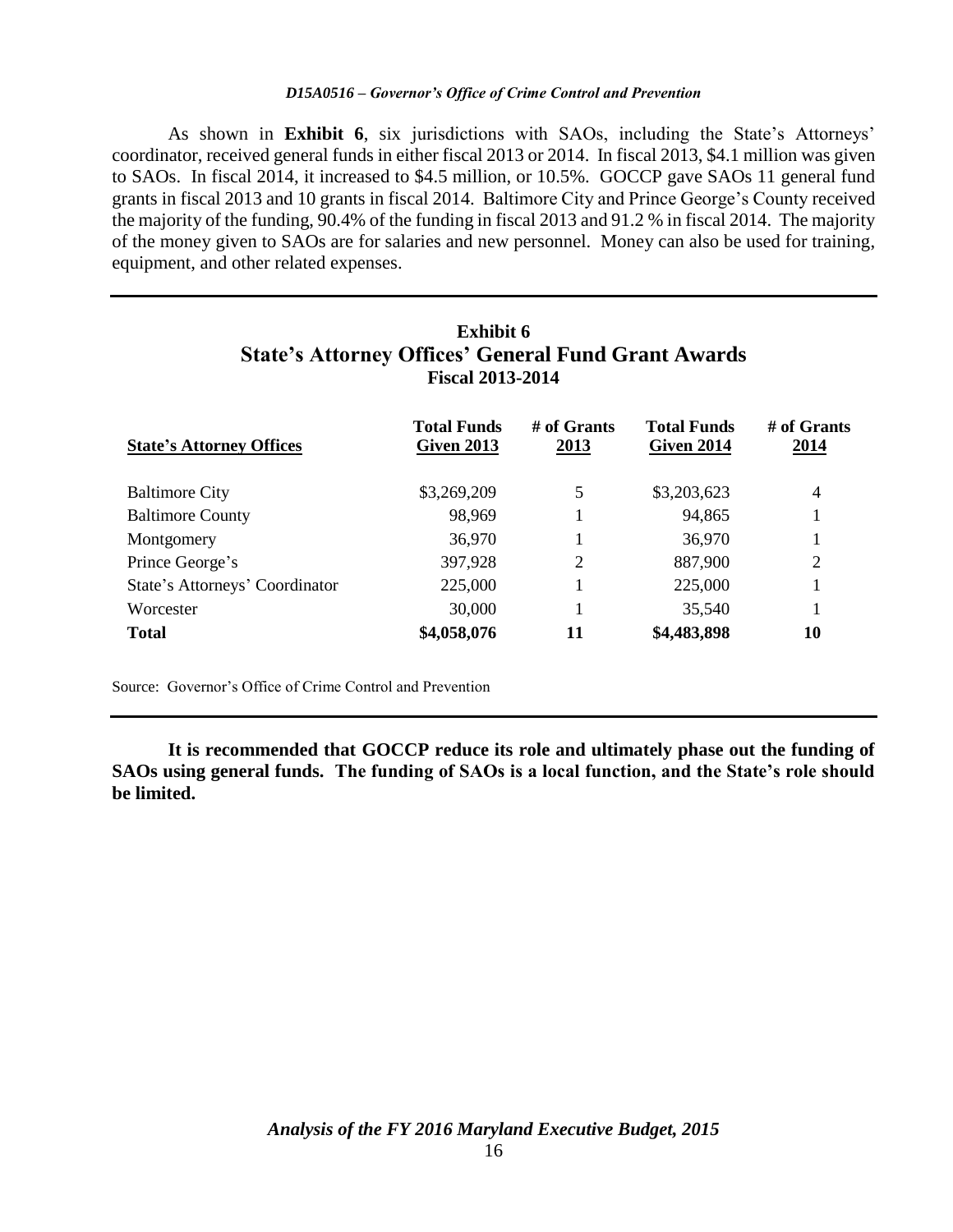## *Recommended Actions*

1. Strike the following language from the general fund appropriation:

, provided that this appropriation shall be reduced by \$3,720,710 contingent upon the enactment of legislation reducing the required appropriation for State Aid for Police Protection.

**Explanation:** The fiscal 2015 budget bill, as introduced, includes a \$3,720,710 reduction to the State Aid for Police Protection grant, contingent upon enactment of a provision in the Budget Reconciliation and Financing Act of 2015. This action strikes that contingent reduction.

2. Add the following language to the general fund appropriation:

, further provided that it is the intent of the General Assembly that the Governor's Office of Crime Control and Prevention phase out the general funding to State's Attorney Offices as they are a local function.

**Explanation:** In the absence of a statewide policy or State funding formula for the funding of all State's Attorney Offices (SAO), it is recommended that the Governor's Office of Crime Control and Prevention should reduce its role and ultimately phase out the funding of SAOs using general funds. The funding of SAOs is a local function, and the State's role should be limited.

3. Add the following language to the general fund appropriation:

,further provided that the reduction in the State Aid for Police Protection grant shall be allocated on a proportional basis.

**Explanation:** Direct the Secretary of the Department of Budget and Management to reduce the State Aid for Police Protection allocation on a proportional basis for all jurisdictions.

 $GF$ 

|    |                                                                                                                                                                                                                                                                                                             | Amount<br><b>Reduction</b> |
|----|-------------------------------------------------------------------------------------------------------------------------------------------------------------------------------------------------------------------------------------------------------------------------------------------------------------|----------------------------|
| 4. | Delete new funding for the Survivors of Homicide<br>Grant, which is intended to expand grant programs for<br>the survivors of homicide victims in Maryland. Other<br>victim services such as the State Victims of Crime<br>fund and the Criminal Injuries Compensation Board<br>already exist in the State. | \$500,000                  |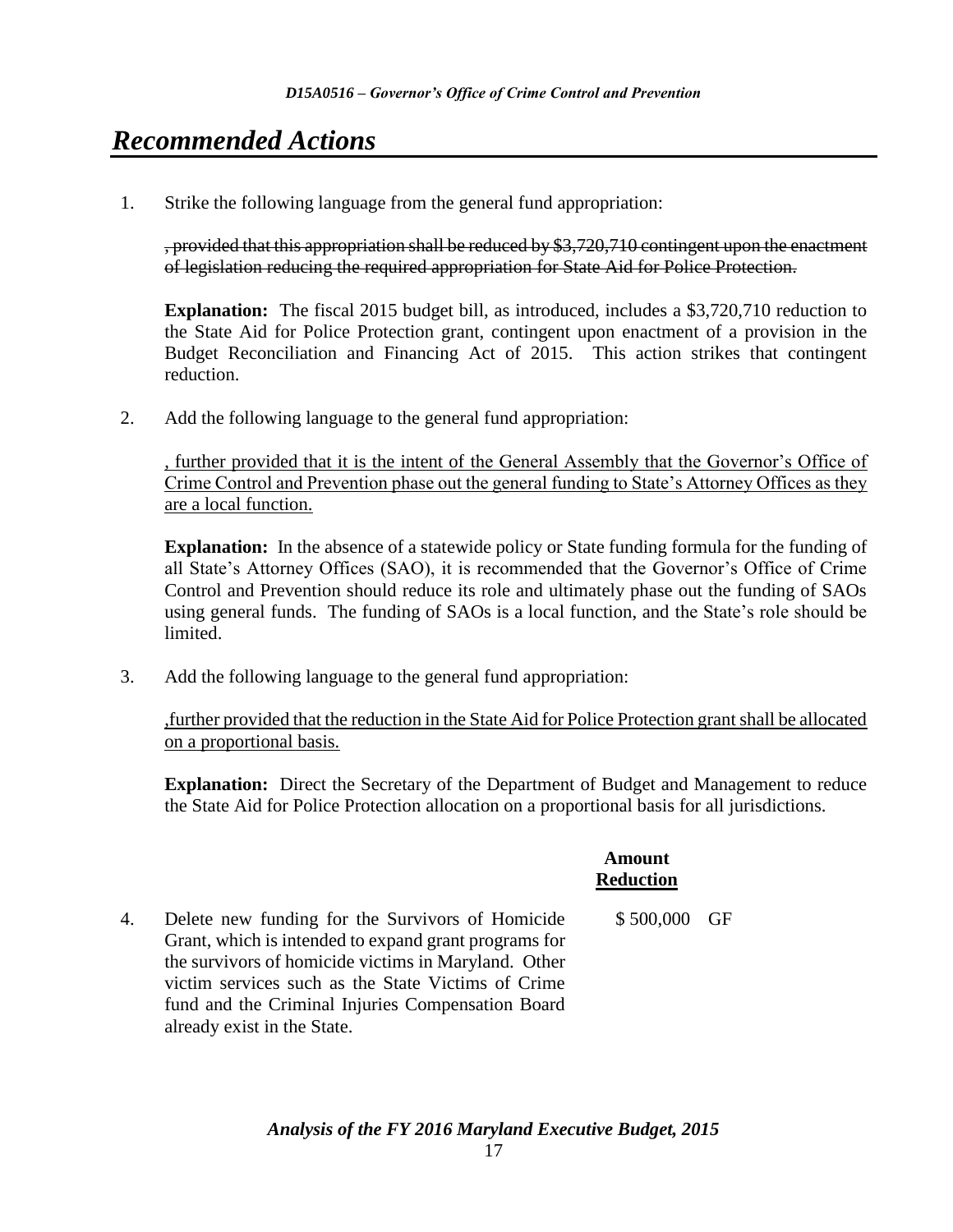5. Reduce the State Aid for Police Protection (SAPP) formula-funded appropriation by \$25.6 million, or 36%, to constrain growth in general fund expenditures. The current fiscal 2016 formula-funded appropriation for SAPP is \$71.0 million. The proposed reduction would reduce SAPP to \$45.4 million, which is consistent with the reduced formula funding in fiscal 2010 through 2013. 25,556,795 GF

#### **Total General Fund Reductions \$ 26,056,795**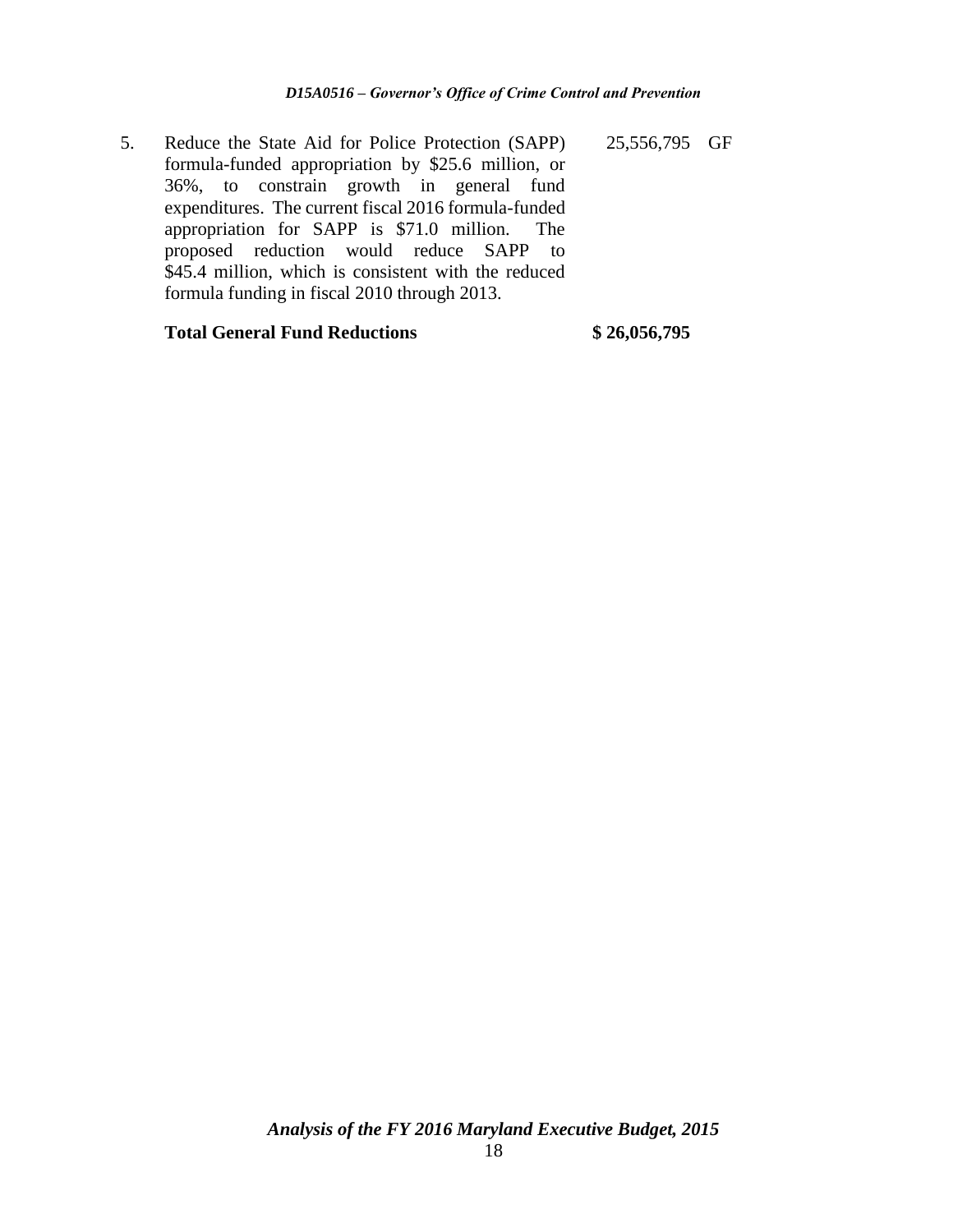## *Updates*

## **1. Service Needs of Survivors of Homicide Victims and Victims Services Grant Study**

During the 2014 legislative session, the General Assembly requested three reports concerning the Survivors of Homicide Grant. The first two reports have been submitted, and the last report is slated to be finalized in May 2015. As a follow-up to Maryland's repeal of the death penalty, Governor Martin J. O'Malley signed HB 355 (Chapter 223) into law in April 2014. The law established a grant program within GOCCP to address the specific needs of family members and other survivors of homicide victims whose lives have been traumatized by homicides. In fiscal 2015, \$500,000 in general funds was made available in the grant program. The fiscal 2016 allowance also contains \$500,000 in general funds.

## **Maryland Criminal Injuries Compensation Board Services**

In 2013, there were 387 total homicides in Maryland. As part of its mission, the Criminal Injuries Compensation Board (CICB) assists family members of homicide victims through a variety of services. These include paying for funeral and burial expenses and providing other resources to help families through their grief. During fiscal 2014, the CICB victim services coordinator worked with 328 victims. Out of the 290 claims totaling \$1.5 million, CICB paid \$1.1 million in funeral and burial costs. The remainder was for counseling, loss of support, or other related expenses.

The needs not met by CICB are:

- **Bereavement Leave –** The majority of applicants for CICB financial assistance are hourly or contractual workers and thus bereavement leave is not available to them. CICB is a payer of last resort and, at this time, does not offer bereavement leave.
- **Grief Support Services –** The CICB coordinator refers family members of homicide victims to grief support services in their area. Some communities do not have competent grief support services or services specific to homicide. If no grief support service is in an area, the coordinator may refer a family to a hospice or some other resource.

## **2. Grant Award Process to Direct Service Providers**

In fiscal 2014, GOCCP was responsible for the administration of over 914 awards totaling \$130 million from 45 State and federal funding sources. Direct service providers follow the same grant process as any other entity who wishes to gain funding from GOCCP. Upon notification of a federal award or upon State funds being added to GOCCP's budget, the following steps occur: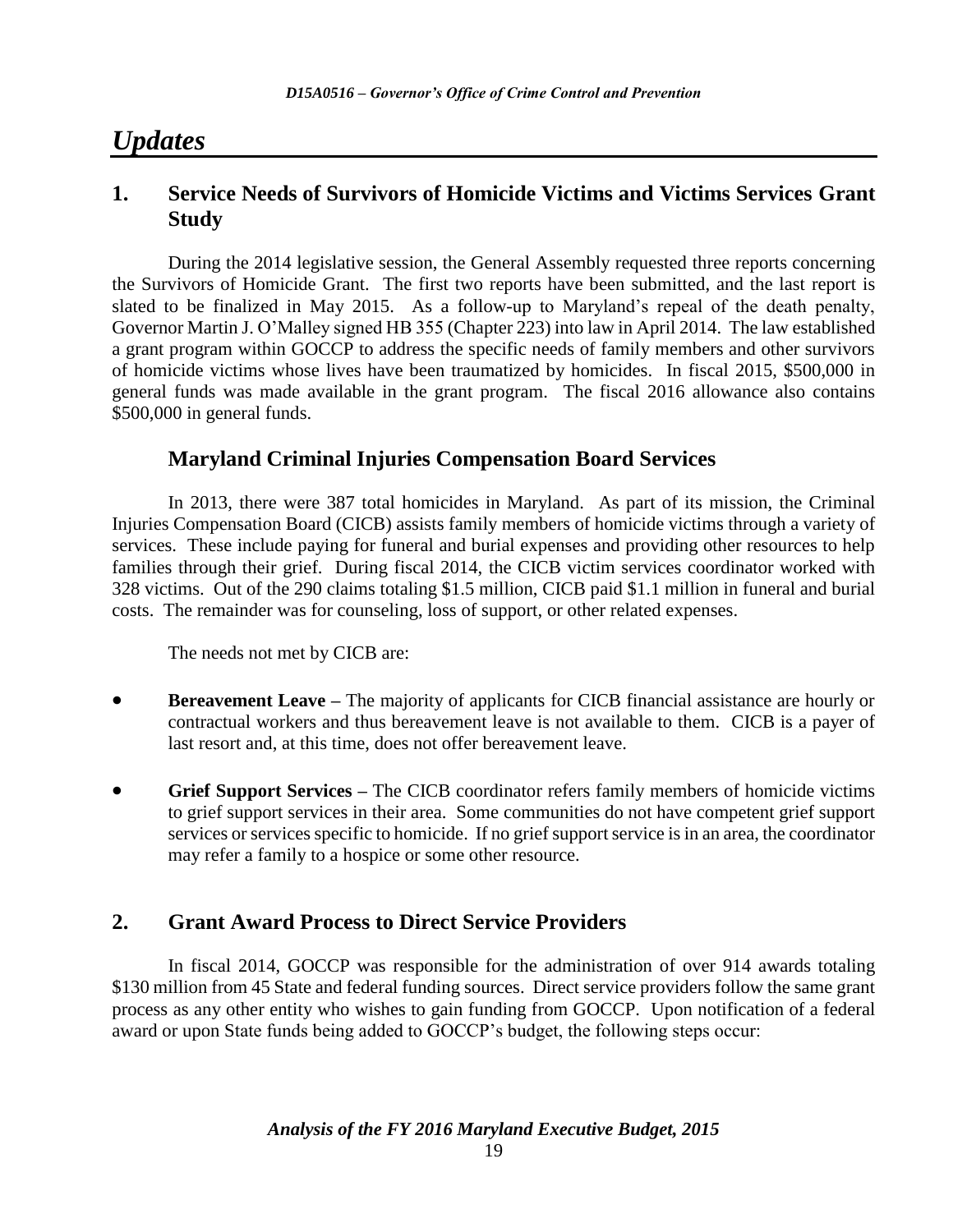- **Notice of Funding Availability –** NOFAs are posted publicly and advise what type of programs can be funded and basic programmatic guidelines.
- **Technical Assistance Training –** Training is given in person or by webinar and is provided to all sub-recipients of federal funds.
- **Acceptance of Applications –** Applicants are required to apply for grant funding through GOCCP's web-based grants management system.
- **Application Review**
	- *Funding Evaluation* GOCCP assesses the worth of each organization's overall project based on numerous factors including the funding source requirements. GOCCP also assesses each jurisdiction's need for funding based on current availability of services and the ability to address the needs of underserved populations.
	- *Boards, Councils, and Committees –* There are some grant program applications that must be reviewed by an external, established entity such as a board or council. Examples include the Maryland Board of Victim Services and the Cease Fire Council depending on the funding stream.
	- *Scoring* After panel members review and score assigned applications, the compiled information for the recommendation is moved up the chain to the program fund manager and other members who oversee the relative funding source. The executive director makes the final funding decisions.

### **Pre-award**

- *Applications Not Funded – Denial Notification –* A letter is sent to the applicant of the denial of funding. Upon request, GOCCP will provide organizations with the reviewer's comments and feedback about the reasons for denial.
- *Applications Funded – Award Notification –* After a final review, an award package is sent to the recipient. All funds are paid on a reimbursable basis to recipients on a quarterly basis with the timely submission of corresponding quarterly fiscal and programmatic reports

## **Emergency Awards**

The detailed process that most applications pass through during regular grant cycles changes when an agency, council, or coalition approaches GOCCP with an emergency need. Noncompetitive requests for grant funding must meet some public safety imperative or fill some critical gap in services. An internal review looks at the issue for which the funds are being requested. Such a review could consist of a complete audit of the program or agency and full reviews of their budget and projects. As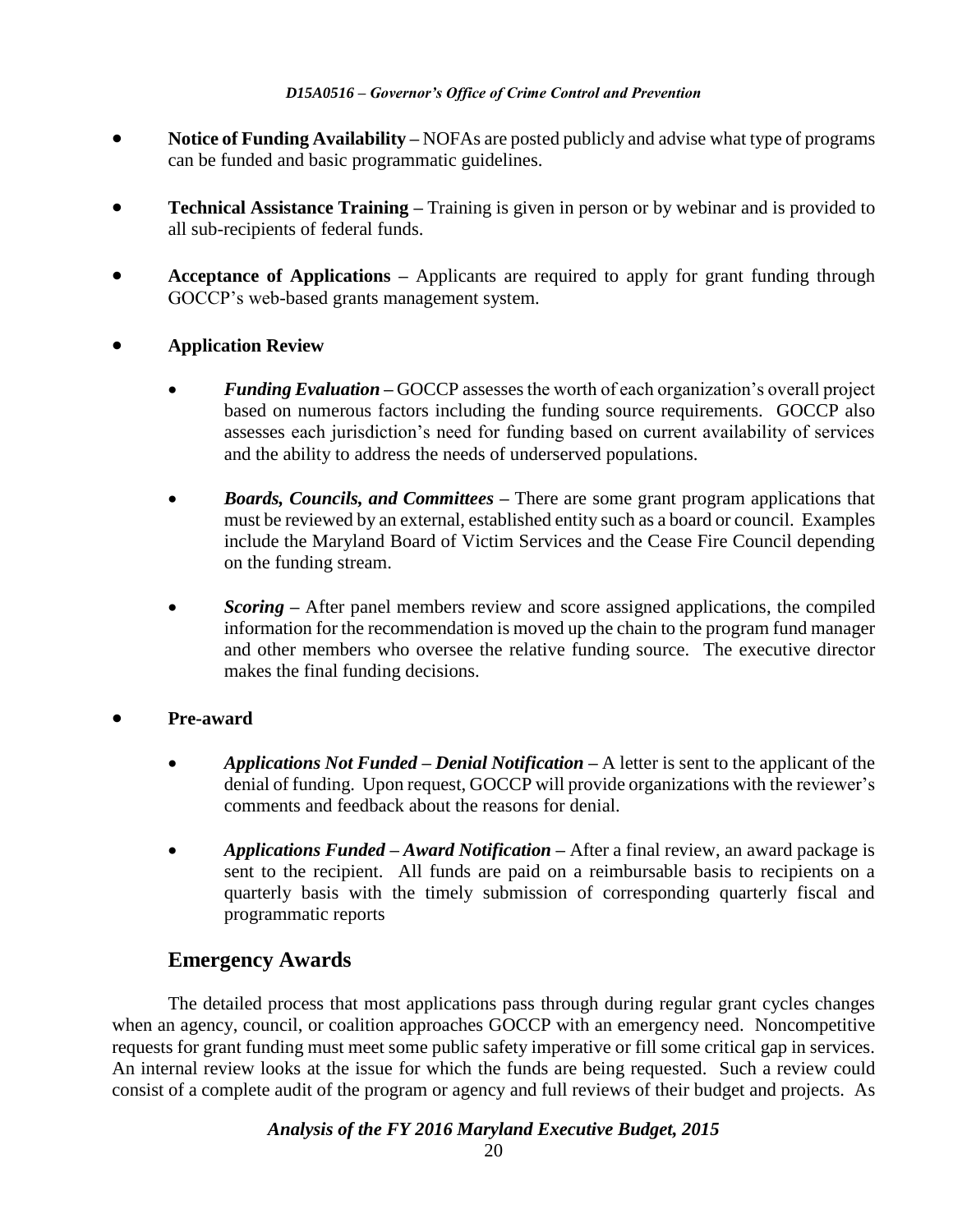the State Administering Agency, GOCCP makes the final decision to approve or deny an emergency request. Special conditions may also be added to ensure that all funds are spent accordingly and that enhanced monitoring is performed.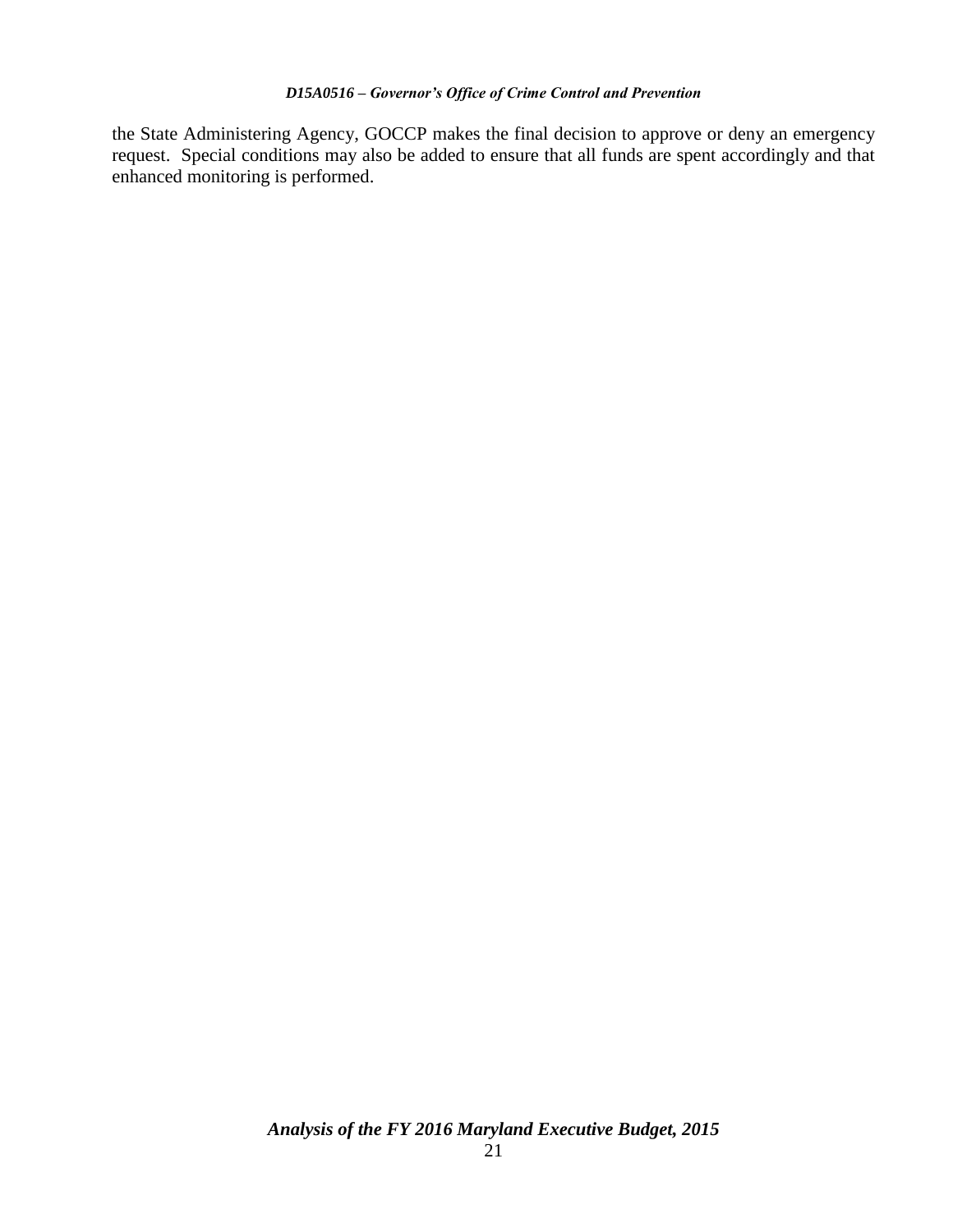## *Current and Prior Year Budgets*

## **Current and Prior Year Budgets (\$ in Thousands) Governor's Office of Crime Control and Prevention**

|                                      | General<br><b>Fund</b> | <b>Special</b><br><b>Fund</b> | Federal<br><b>Fund</b> | Reimb.<br><b>Fund</b> | <b>Total</b> |
|--------------------------------------|------------------------|-------------------------------|------------------------|-----------------------|--------------|
| <b>Fiscal 2014</b>                   |                        |                               |                        |                       |              |
| Legislative<br>Appropriation         | \$95,680               | \$2,274                       | \$20,447               | \$375                 | \$118,775    |
| Deficiency<br>Appropriation          | $-135$                 | $-4$                          | $-28$                  | $\mathbf{0}$          | $-167$       |
| <b>Budget</b><br>Amendments          | 45                     | 3                             | 12                     | 198                   | 258          |
| Reversions and<br>Cancellations      | $-9$                   | $-34$                         | $-1,196$               | $-121$                | $-1,360$     |
| <b>Actual</b><br><b>Expenditures</b> | \$95,581               | \$2,239                       | \$19,235               | \$453                 | \$117,507    |
| <b>Fiscal 2015</b>                   |                        |                               |                        |                       |              |
| Legislative<br>Appropriation         | \$97,433               | \$2,330                       | \$17,581               | \$375                 | \$117,718    |
| Cost<br>Containment                  | $-127$                 | $\boldsymbol{0}$              | $\boldsymbol{0}$       | $\boldsymbol{0}$      | $-127$       |
| <b>Budget</b><br>Amendments          | 18                     | 77                            | 11                     | $\mathbf{0}$          | 106          |
| <b>Working</b><br>Appropriation      | \$97,324               | \$2,406                       | \$17,592               | \$375                 | \$117,698    |

Note: Numbers may not sum to total due to rounding. The fiscal 2015 working appropriation does not include January 2015 Board of Public Works reductions and deficiencies.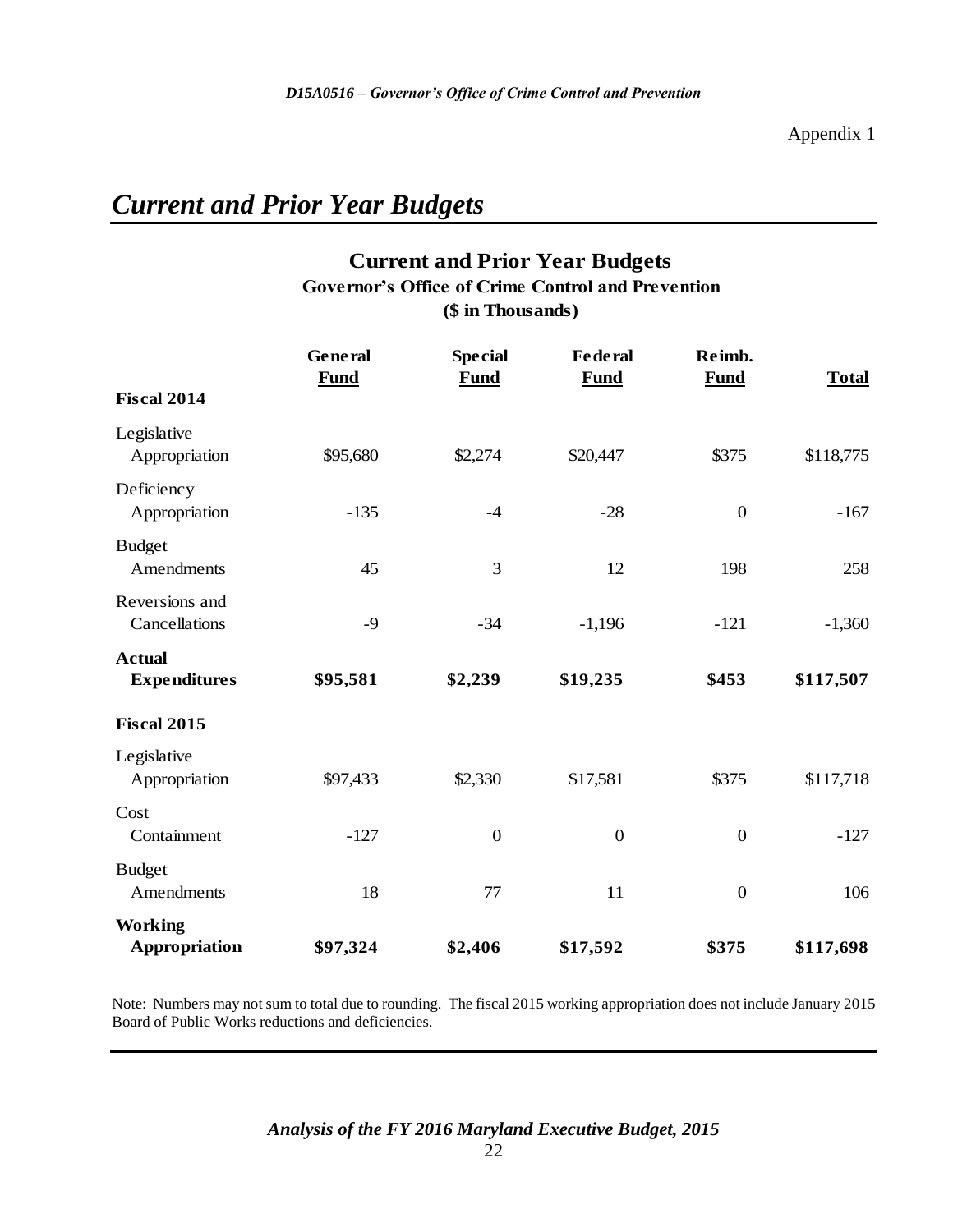#### **Fiscal 2014**

In fiscal 2014, the total budget for the office decreased by \$1.3 million. There was a \$44,559 increase in general funds, \$3,244 in special funds, and \$12,050 in federal funds for employee increments and a 2% general salary increase. The appropriation was reduced by \$74,643 in general funds, \$4,296 in special funds, and \$28,043 in federal funds in negative deficiencies due to reductions in health insurance, retirement, and the State personnel system allocation.

The general fund appropriation decreased by a net \$98,879 from the legislative appropriation. There was a \$60,000 negative deficiency appropriation, which was necessary to reduce the fiscal 2014 appropriation to implement cost containment reductions for salary costs. There was a general fund reversion of \$8,794.

The special fund appropriation decreased by a net \$35,335 from the legislative appropriation. The special fund cancellation of \$34,283 was the result of the Legal Services for Victims grant not having enough in its fund balance to fund new sub-grant awards.

The agency's fiscal 2014 federal fund appropriation decreased by \$1.2 million. Federal fund cancellations drove the change in the appropriation due to five different federal grants being budgeted but not awarded.

The reimbursable fund appropriation increased by a net \$77,624 in fiscal 2014 due to one budget amendment and a reimbursable fund cancellation. The budget amendment increased the reimbursable fund appropriation by \$198,192 in order for GOCCP to become the State administering agency for the Rape Crisis and Sexual Assault Grant Program. The agency cancelled a total of \$120,568 due to the Rape and Sexual Assault program reimbursement decrease in the Department of Health and Mental Hygiene.

### **Fiscal 2015**

The fiscal 2015 working appropriation for GOCCP has decreased by \$20,885 below the legislative appropriation, reflecting \$18,163 in general funds, \$1,584 in special funds, and \$11,368 in federal funds for employee increments and the 2% general salary increase. One special fund budget amendment appropriated \$75,000 to GOCCP due to back payments owed from previous years from DPSCS.

On July 2, 2014, BPW withdrew \$77.1 million in appropriations and abolished 61 positions statewide as fiscal 2015 cost containment. This agency's share of the reduction was \$127,000, for the following purposes: holding positions vacant and managing contractual hours.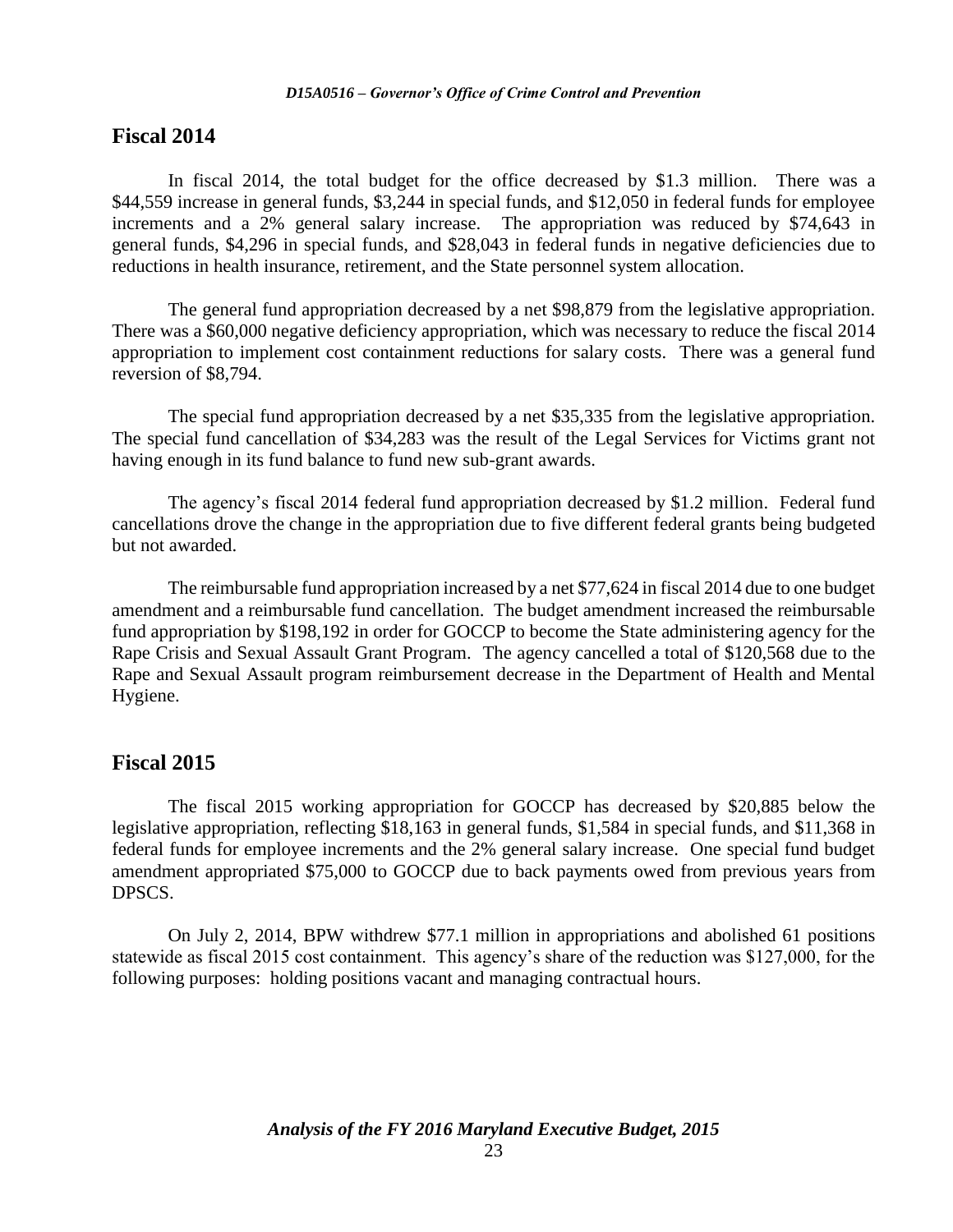#### **Object/Fund Difference Report Governor's Office of Crime Control and Prevention**

|    |                                      |               | <b>FY 15</b>         |                  |                      |               |
|----|--------------------------------------|---------------|----------------------|------------------|----------------------|---------------|
|    |                                      | <b>FY 14</b>  | <b>Working</b>       | <b>FY 16</b>     | FY 15 - FY 16        | Percent       |
|    | Object/Fund                          | Actual        | <b>Appropriation</b> | <b>Allowance</b> | <b>Amount Change</b> | <b>Change</b> |
|    | <b>Positions</b>                     |               |                      |                  |                      |               |
| 01 | Regular                              | 39.00         | 39.00                | 39.00            | 0.00                 | 0%            |
| 02 | Contractual                          | 16.40         | 16.40                | 19.23            | 2.83                 | 17.3%         |
|    | <b>Total Positions</b>               | 55.40         | 55.40                | 58.23            | 2.83                 | 5.1%          |
|    | Objects                              |               |                      |                  |                      |               |
| 01 | Salaries and Wages                   | \$3,413,669   | \$3,611,393          | \$3,637,268      | \$25,875             | 0.7%          |
| 02 | Technical and Spec. Fees             | 796,480       | 745,298              | 1,072,742        | 327,444              | 43.9%         |
| 03 | Communication                        | 40,935        | 48,379               | 44,739           | $-3,640$             | $-7.5%$       |
| 04 | Travel                               | 64,659        | 66,389               | 64,659           | $-1,730$             | $-2.6%$       |
| 06 | Fuel and Utilities                   | 845           | $\mathbf{0}$         | 845              | 845                  | N/A           |
| 07 | <b>Motor Vehicles</b>                | 11,734        | 27,724               | 11,626           | $-16,098$            | $-58.1%$      |
| 08 | <b>Contractual Services</b>          | 405,133       | 445,403              | 415,808          | $-29,595$            | $-6.6%$       |
| 09 | Supplies and Materials               | 12,725        | 32,800               | 17,577           | $-15,223$            | $-46.4%$      |
| 10 | Equipment - Replacement              | 9,630         | 15,100               | 55,800           | 40,700               | 269.5%        |
| 11 | Equipment - Additional               | 3,910         | 14,786               | 6,673            | $-8,113$             | $-54.9%$      |
| 12 | Grants, Subsidies, and Contributions | 112,486,031   | 112,404,229          | 119,019,500      | 6,615,271            | 5.9%          |
| 13 | <b>Fixed Charges</b>                 | 261,217       | 286,038              | 291,160          | 5,122                | 1.8%          |
|    | <b>Total Objects</b>                 | \$117,506,968 | \$117,697,539        | \$124,638,397    | \$6,940,858          | 5.9%          |
|    | <b>Funds</b>                         |               |                      |                  |                      |               |
| 01 | General Fund                         | \$95,580,668  | \$97,323,737         | \$100,575,889    | \$3,252,152          | 3.3%          |
| 03 | Special Fund                         | 2,238,513     | 2,406,314            | 2,281,455        | $-124,859$           | $-5.2%$       |
| 05 | Federal Fund                         | 19,235,163    | 17,592,488           | 21,384,795       | 3,792,307            | 21.6%         |
| 09 | Reimbursable Fund                    | 452,624       | 375,000              | 396,258          | 21,258               | 5.7%          |
|    | <b>Total Funds</b>                   | \$117,506,968 | \$117,697,539        | \$124,638,397    | \$6,940,858          | 5.9%          |

Note: The fiscal 2015 working appropriation does not include January 2015 Board of Public Works reductions and deficiencies. The fiscal 2016 allowance does not reflect contingent or across-the-board reductions.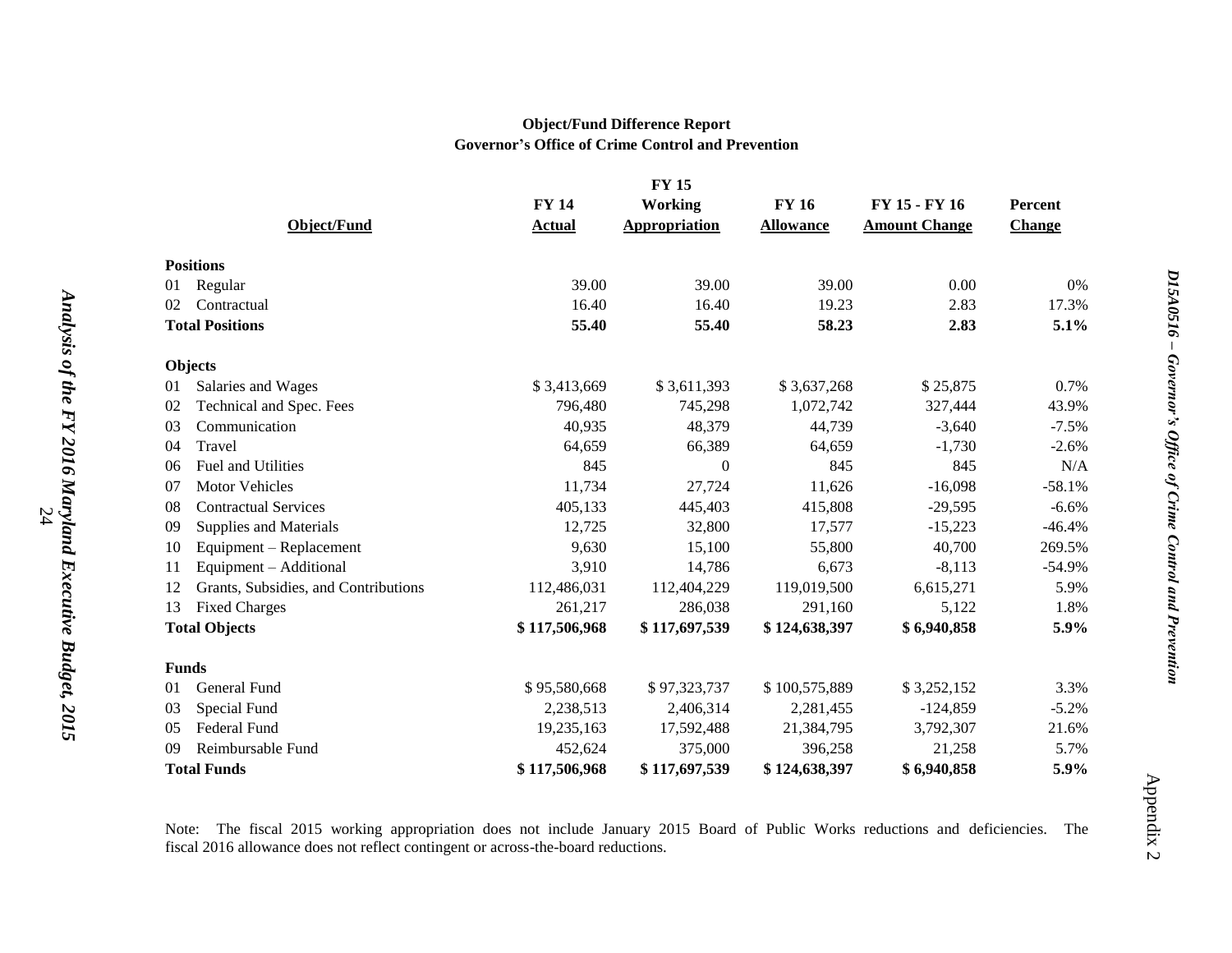#### **Fiscal Summary Governor's Office of Crime Control and Prevention**

|                                      | <b>FY 14</b>  | <b>FY 15</b>  | <b>FY 16</b>     |               | FY 15 - FY 16 |
|--------------------------------------|---------------|---------------|------------------|---------------|---------------|
| <b>Program/Unit</b>                  | <b>Actual</b> | Wrk Approp    | <b>Allowance</b> | <b>Change</b> | % Change      |
| 0000 Administration                  | \$50,188,642  | \$49,821,162  | \$53,640,620     | \$3,819,458   | 7.7%          |
| 5012 State Aid for Police Protection | 67,318,326    | 67,876,377    | 70.997.777       | 3,121,400     | 4.6%          |
| <b>Total Expenditures</b>            | \$117,506,968 | \$117,697,539 | \$124,638,397    | \$6,940,858   | 5.9%          |
| General Fund                         | \$95,580,668  | \$97,323,737  | \$100,575,889    | \$3,252,152   | 3.3%          |
| Special Fund                         | 2.238.513     | 2.406.314     | 2.281.455        | $-124.859$    | $-5.2\%$      |
| Federal Fund                         | 19,235,163    | 17,592,488    | 21,384,795       | 3,792,307     | 21.6%         |
| <b>Total Appropriations</b>          | \$117,054,344 | \$117,322,539 | \$124,242,139    | \$6,919,600   | 5.9%          |
| Reimbursable Fund                    | \$452,624     | \$375,000     | \$396.258        | \$21,258      | 5.7%          |
| <b>Total Funds</b>                   | \$117,506,968 | \$117,697,539 | \$124,638,397    | \$6,940,858   | 5.9%          |

Note: The fiscal 2015 working appropriation does not include January 2015 Board of Public Works reductions and deficiencies. The fiscal 2016 allowance does not reflect contingent or across-the-board reductions.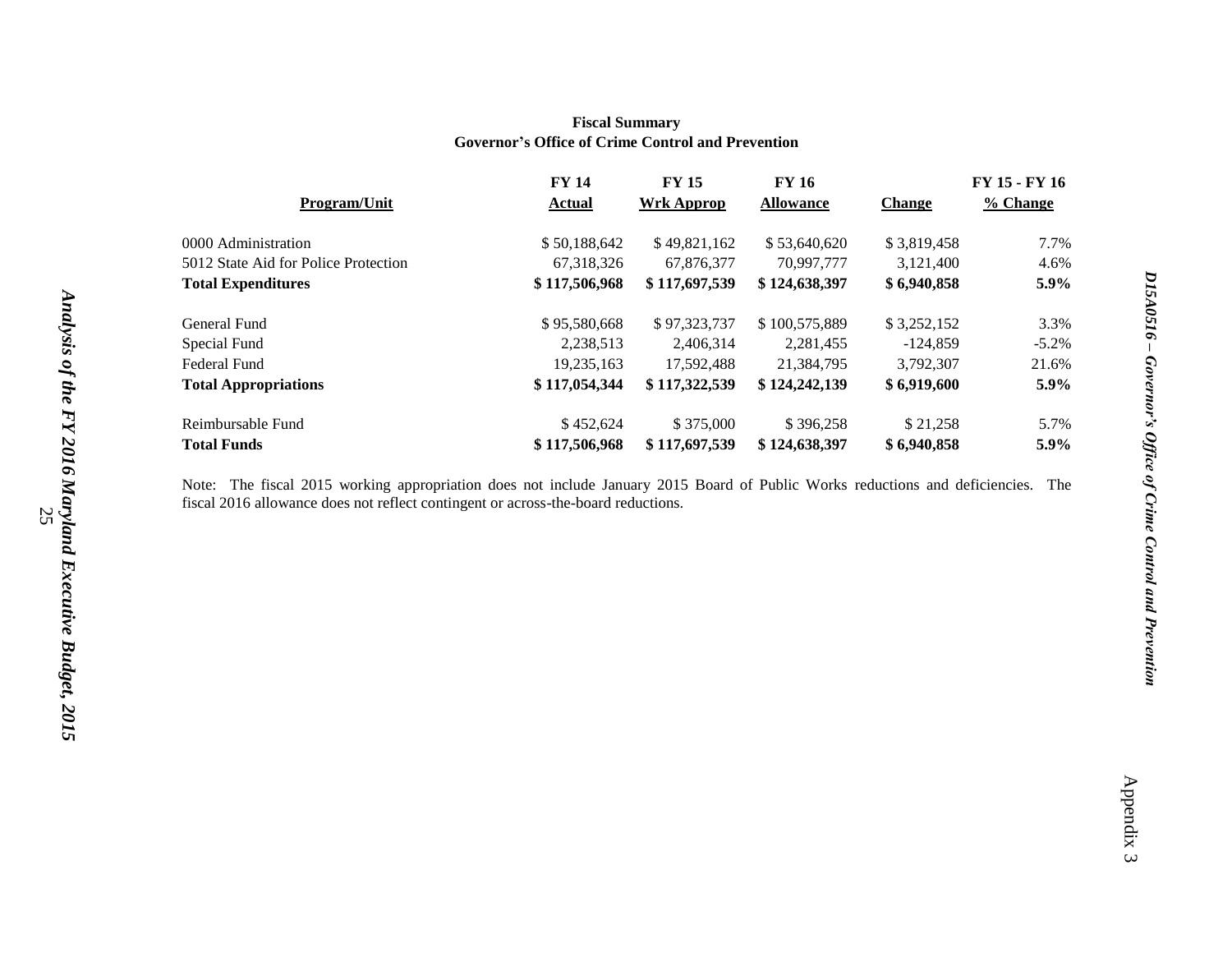## **State Aid for Police Protection Fund Allocations Including Contingent Reductions Fiscal 2015-2016**

| <b>County</b>           | 2015         | <b>Allocation</b><br><b>Without Cut</b><br>2016 | With<br><b>Contingent Cut</b><br>2016 | <b>Difference</b><br><b>Between</b><br>2016 Allocation | $\frac{0}{0}$<br><b>Change</b> |
|-------------------------|--------------|-------------------------------------------------|---------------------------------------|--------------------------------------------------------|--------------------------------|
| Allegany                | \$868,313    | \$867,032                                       | \$867,032                             | \$0                                                    | 0.00%                          |
| Anne Arundel            | 6,850,098    | 6,939,532                                       | 6,850,098                             | $-89,434$                                              | $-1.29%$                       |
| <b>Baltimore County</b> | 9,929,476    | 12,673,704                                      | 9,929,476                             | $-2,744,228$                                           | $-21.65%$                      |
| Calvert                 | 774,658      | 780,975                                         | 774,658                               | $-6,317$                                               | $-0.81%$                       |
| Caroline                | 337,440      | 345,668                                         | 337,440                               | $-8,228$                                               | $-2.38%$                       |
| Carroll                 | 1,587,645    | 1,588,782                                       | 1,588,782                             | $\theta$                                               | 0.00%                          |
| Cecil                   | 996,632      | 1,016,345                                       | 996,632                               | $-19,713$                                              | $-1.94%$                       |
| Charles                 | 1,300,956    | 1,324,798                                       | 1,300,956                             | $-23,842$                                              | $-1.80%$                       |
| Dorchester              | 382,269      | 384,982                                         | 382,269                               | $-2,713$                                               | $-0.70%$                       |
| Frederick               | 2,358,258    | 2,384,678                                       | 2,358,258                             | $-26,420$                                              | $-1.11%$                       |
| Garrett                 | 228,160      | 227,262                                         | 227,262                               | $\overline{0}$                                         | 0.00%                          |
| Harford                 | 2,811,874    | 2,826,502                                       | 2,811,874                             | $-14,628$                                              | $-0.52%$                       |
| Howard                  | 3,567,125    | 3,677,608                                       | 3,567,125                             | $-110,483$                                             | $-3.00%$                       |
| Kent                    | 202,772      | 204,586                                         | 202,772                               | $-1,814$                                               | $-0.89%$                       |
| Montgomery              | 15,555,308   | 15,868,930                                      | 15,555,308                            | $-313,622$                                             | $-1.98%$                       |
| Prince George's         | 14,307,112   | 14,580,919                                      | 14,307,112                            | $-273,807$                                             | $-1.88%$                       |
| Queen Anne's            | 424,786      | 427,370                                         | 424,786                               | $-2,584$                                               | $-0.60%$                       |
| St. Mary's              | 918,620      | 929,790                                         | 918,620                               | $-11,170$                                              | $-1.20%$                       |
| Somerset                | 244,025      | 246,872                                         | 244,025                               | $-2,847$                                               | $-1.15%$                       |
| Talbot                  | 425,709      | 424,900                                         | 424,900                               | $\mathbf{0}$                                           | 0.00%                          |
| Washington              | 1,466,987    | 1,467,778                                       | 1,467,778                             | $\mathbf{0}$                                           | 0.00%                          |
| Wicomico                | 1,086,555    | 1,125,355                                       | 1,086,555                             | $-38,800$                                              | $-3.45%$                       |
| Worcester               | 653,349      | 683,409                                         | 653,349                               | $-30,060$                                              | $-4.40%$                       |
| <b>Total</b>            | \$67,278,127 | \$70,997,777                                    | \$67,277,067                          | $-$ \$3,720,710                                        | $-5.24%$                       |

Source: Department of Legislative Services